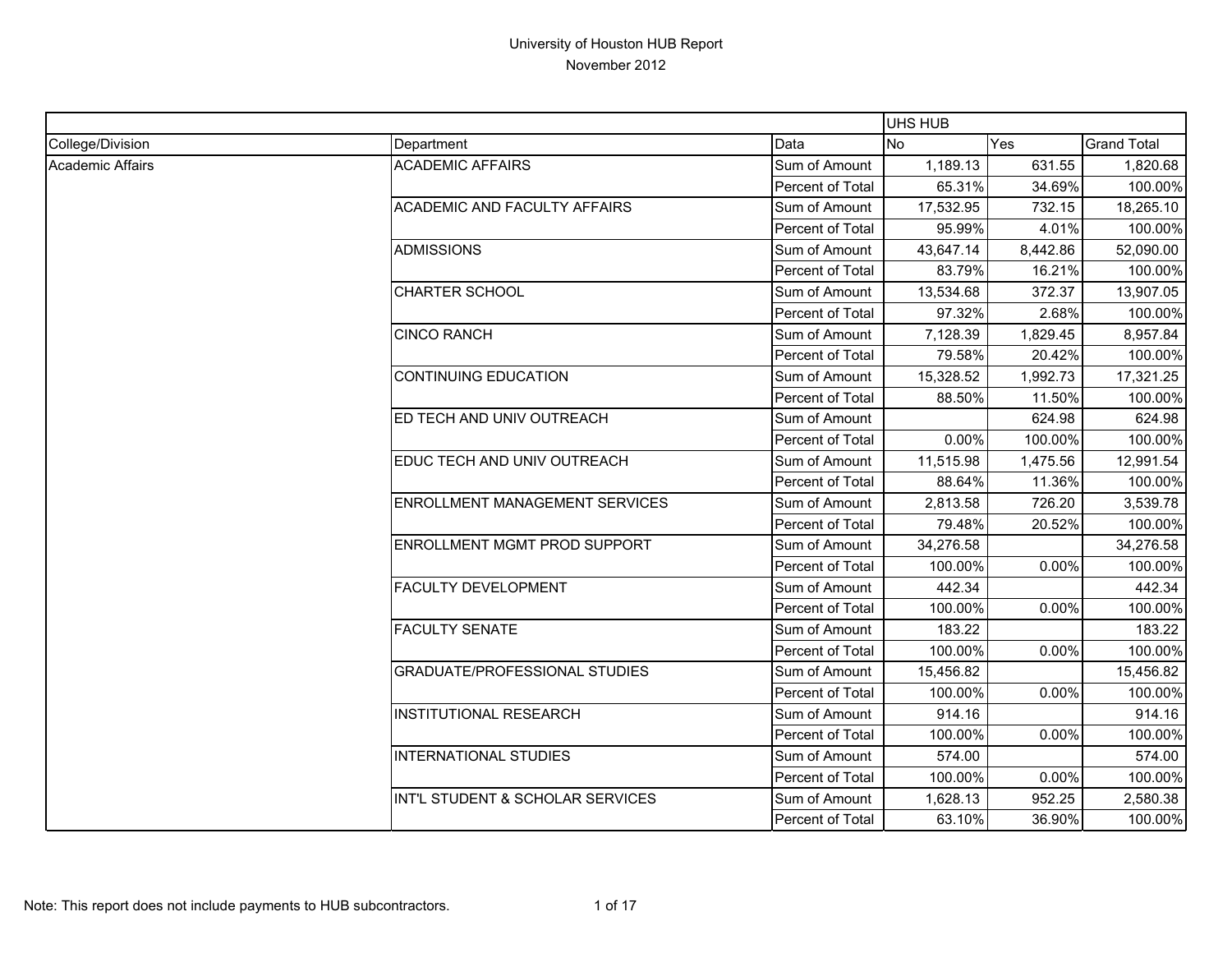|                                   |                                       |                  | <b>UHS HUB</b> |           |                    |
|-----------------------------------|---------------------------------------|------------------|----------------|-----------|--------------------|
| College/Division                  | Department                            | Data             | No             | Yes       | <b>Grand Total</b> |
| <b>Academic Affairs</b>           | <b>KUHA RADIO</b>                     | Sum of Amount    | 6,615.55       | 1,327.00  | 7,942.55           |
|                                   |                                       | Percent of Total | 83.29%         | 16.71%    | 100.00%            |
|                                   | <b>KUHF RADIO</b>                     | Sum of Amount    | 58,485.35      | 5,463.16  | 63,948.51          |
|                                   |                                       | Percent of Total | 91.46%         | 8.54%     | 100.00%            |
|                                   | LEARNING & ASSESSMENT SERVICES        | Sum of Amount    | 10,107.12      | 2,093.93  | 12,201.05          |
|                                   |                                       | Percent of Total | 82.84%         | 17.16%    | 100.00%            |
|                                   | LEARNING SUPPORT SERVICES             | Sum of Amount    | 559.61         | 709.89    | 1,269.50           |
|                                   |                                       | Percent of Total | 44.08%         | 55.92%    | 100.00%            |
|                                   | REGISTRATION AND ACADEMIC RECO        | Sum of Amount    | 1,323.81       | 817.40    | 2,141.21           |
|                                   |                                       | Percent of Total | 61.83%         | 38.17%    | 100.00%            |
|                                   | <b>SCHOLARSHIPS AND FINANCIAL AID</b> | Sum of Amount    | 2,024.06       | 919.96    | 2,944.02           |
|                                   |                                       | Percent of Total | 68.75%         | 31.25%    | 100.00%            |
|                                   | TV PUBLIC BROADCASTING                | Sum of Amount    | 27,272.16      | 4,133.41  | 31,405.57          |
|                                   |                                       | Percent of Total | 86.84%         | 13.16%    | 100.00%            |
|                                   | UH OFF-CAMPUS SUPPORT                 | Sum of Amount    | 2,896.92       | 1,112.33  | 4,009.25           |
|                                   |                                       | Percent of Total | 72.26%         | 27.74%    | 100.00%            |
|                                   | UH SUGAR LAND                         | Sum of Amount    | 54,745.12      | 2,412.29  | 57, 157.41         |
|                                   |                                       | Percent of Total | 95.78%         | 4.22%     | 100.00%            |
|                                   | UH WELCOME CENTER                     | Sum of Amount    | 744.96         |           | 744.96             |
|                                   |                                       | Percent of Total | 100.00%        | 0.00%     | 100.00%            |
|                                   | UNDERGRADUATE SCHOLARS                | Sum of Amount    | 3,601.61       | 1,168.97  | 4,770.58           |
|                                   |                                       | Percent of Total | 75.50%         | 24.50%    | 100.00%            |
|                                   | UNDERGRADUATE STUDIES                 | Sum of Amount    | (17.11)        |           | (17.11)            |
|                                   |                                       | Percent of Total | 100.00%        | $0.00\%$  | 100.00%            |
|                                   | <b>VETERAN SERVICES</b>               | Sum of Amount    | 2,973.38       |           | 2,973.38           |
|                                   |                                       | Percent of Total | 100.00%        | 0.00%     | 100.00%            |
|                                   | <b>WRITING CENTER</b>                 | Sum of Amount    | 1,428.99       | 395.01    | 1,824.00           |
|                                   |                                       | Percent of Total | 78.34%         | 21.66%    | 100.00%            |
| Academic Affairs Sum of Amount    |                                       |                  | 338,927.15     | 38,333.45 | 377,260.60         |
| Academic Affairs Percent of Total |                                       |                  | 89.84%         | 10.16%    | 100.00%            |
| <b>Administration and Finance</b> | <b>ADMINISTRATION &amp; FINANCE</b>   | Sum of Amount    | 2,236.77       | 148.73    | 2,385.50           |
|                                   |                                       | Percent of Total | 93.77%         | 6.23%     | 100.00%            |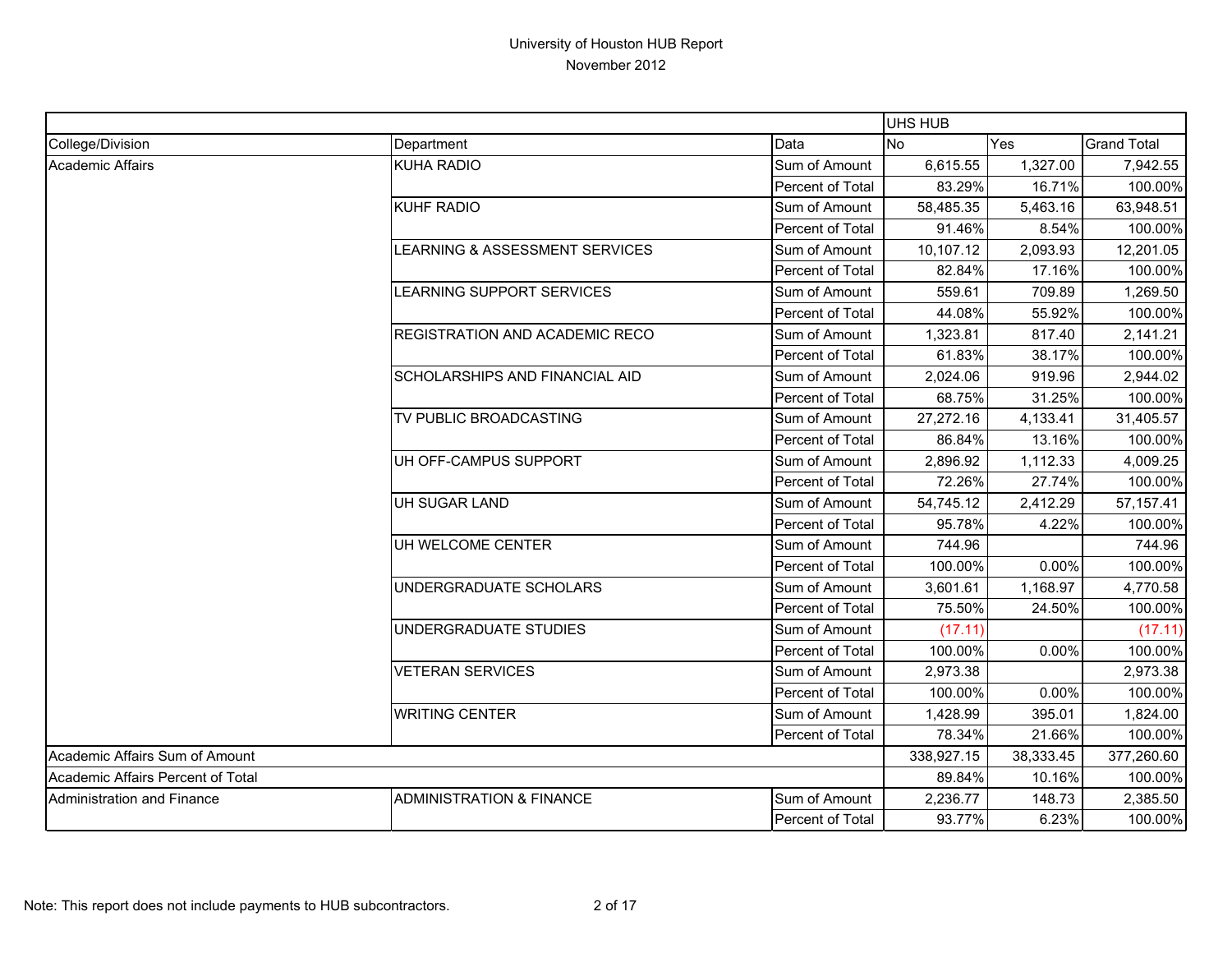|                            |                                               |                  | UHS HUB       |            |                            |
|----------------------------|-----------------------------------------------|------------------|---------------|------------|----------------------------|
| College/Division           | Department                                    | Data             | <b>No</b>     | <b>Yes</b> | <b>Grand Total</b>         |
| Administration and Finance | <b>AUXILIARY SERVICES OPERATIONS</b>          | Sum of Amount    | 12,131.89     | 11.98      | 12,143.87                  |
|                            |                                               | Percent of Total | 99.90%        | 0.10%      | 100.00%                    |
|                            | <b>BUDGET</b>                                 | Sum of Amount    | 567.52        |            | 567.52                     |
|                            |                                               | Percent of Total | 100.00%       | 0.00%      | 100.00%                    |
|                            | <b>BUSINESS SERVICES OPERATIONS</b>           | Sum of Amount    | 407.43        | 1,293.68   | 1,701.11                   |
|                            |                                               | Percent of Total | 23.95%        | 76.05%     | 100.00%                    |
|                            | CENTRAL FACILITY SERVICES                     | Sum of Amount    | 6,478.10      | 314.03     | 6,792.13                   |
|                            |                                               | Percent of Total | 95.38%        | 4.62%      | 100.00%                    |
|                            | <b>CULLEN PERFORMANCE HALL</b>                | Sum of Amount    | 14,881.88     | 33.41      | 14,915.29                  |
|                            |                                               | Percent of Total | 99.78%        | 0.22%      | 100.00%                    |
|                            | <b>ENTERPRISE SYSTEMS</b>                     | Sum of Amount    | 751,609.93    | 502,981.66 | 1,254,591.59               |
|                            |                                               | Percent of Total | 59.91%        | 40.09%     | 100.00%                    |
|                            | <b>ENVIRONMENTAL HEALTH RISK MGMT</b>         | Sum of Amount    | 40,162.91     | 348.98     | 40,511.89                  |
|                            |                                               | Percent of Total | 99.14%        | 0.86%      | 100.00%                    |
|                            | <b>FACILITIES MANAGEMENT</b>                  | Sum of Amount    | 46,466.97     | 28,417.41  | 74,884.38                  |
|                            |                                               | Percent of Total | 62.05%        | 37.95%     | 100.00%                    |
|                            | <b>FACILITIES OPERATION &amp; MAINT</b>       | Sum of Amount    | 27,730.12     | 1,370.67   | 29,100.79                  |
|                            |                                               | Percent of Total | 95.29%        | 4.71%      | 100.00%                    |
|                            | <b>FACILITIES PLANNING &amp; CONSTRUCTION</b> | Sum of Amount    | 14,035,896.24 |            | 1,040,671.59 15,076,567.83 |
|                            |                                               | Percent of Total | 93.10%        | 6.90%      | 100.00%                    |
|                            | FINANCE-A&F                                   | Sum of Amount    | 13,598.43     | 281.17     | 13,879.60                  |
|                            |                                               | Percent of Total | 97.97%        | 2.03%      | 100.00%                    |
|                            | HIGH PERFORMANCE COMPUTING & NETWORKS         | Sum of Amount    | 7,391.03      | 41.09      | 7,432.12                   |
|                            |                                               | Percent of Total | 99.45%        | 0.55%      | 100.00%                    |
|                            | <b>HUMAN RESOURCES</b>                        | Sum of Amount    | 10,182.33     | 629.86     | 10,812.19                  |
|                            |                                               | Percent of Total | 94.17%        | 5.83%      | 100.00%                    |
|                            | <b>INST - BUSINESS SERVICES</b>               | Sum of Amount    | 111,062.50    |            | 111,062.50                 |
|                            |                                               | Percent of Total | 100.00%       | 0.00%      | 100.00%                    |
|                            | <b>INST - PLANT</b>                           | Sum of Amount    | 8,000.00      | 1,432.25   | 9,432.25                   |
|                            |                                               | Percent of Total | 84.82%        | 15.18%     | 100.00%                    |
|                            | MINOR AND PLANNED PROJECTS                    | Sum of Amount    | 1,058,770.04  | 899,299.66 | 1,958,069.70               |
|                            |                                               | Percent of Total | 54.07%        | 45.93%     | 100.00%                    |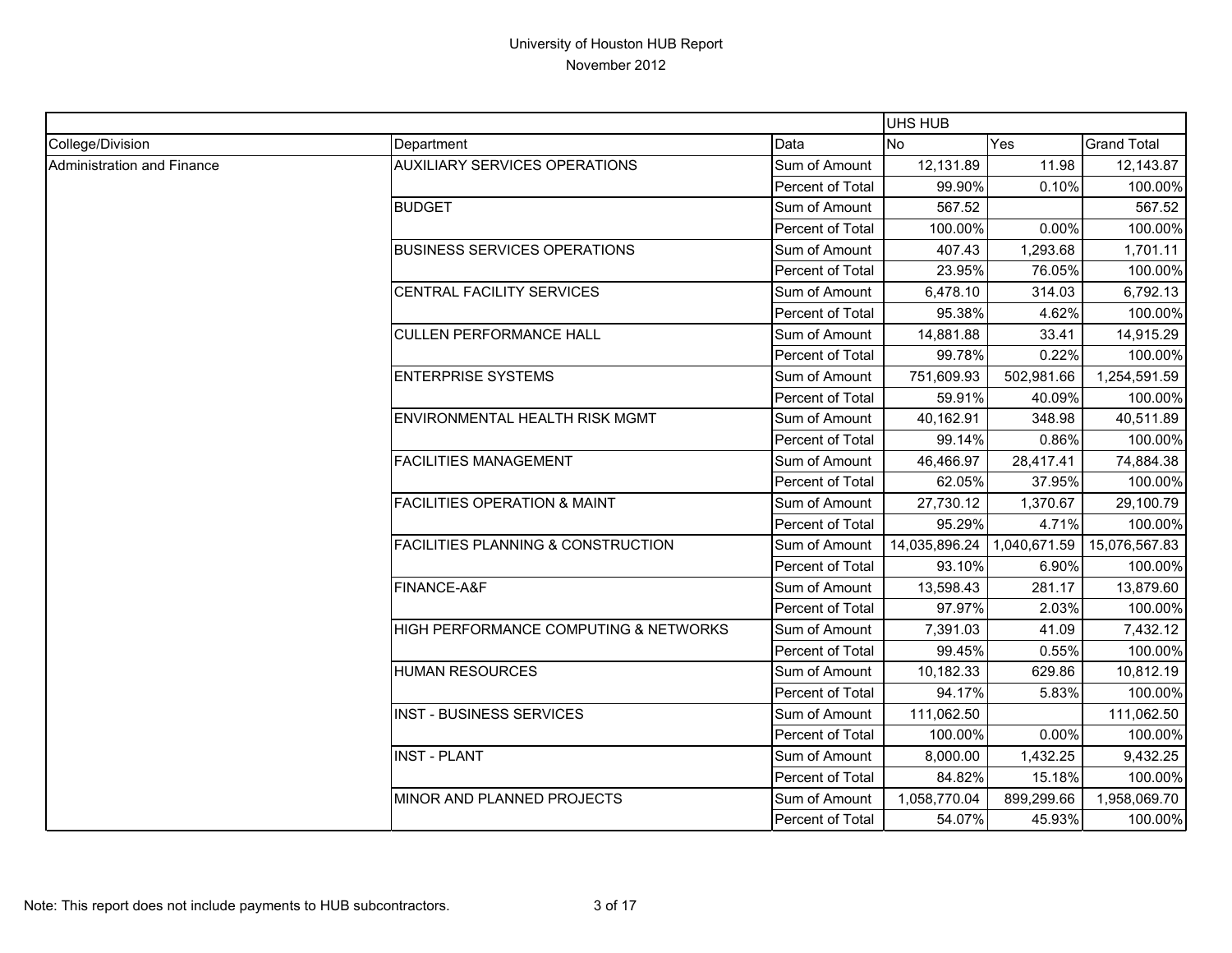|                                   |                                     |                  | UHS HUB    |              |                    |
|-----------------------------------|-------------------------------------|------------------|------------|--------------|--------------------|
| College/Division                  | Department                          | Data             | <b>No</b>  | Yes          | <b>Grand Total</b> |
| <b>Administration and Finance</b> | NORTH ZONE CUSTODIAL                | Sum of Amount    | 799.60     |              | 799.60             |
|                                   |                                     | Percent of Total | 100.00%    | 0.00%        | 100.00%            |
|                                   | ONE CARD PROGRAM                    | Sum of Amount    | 126,178.93 | 797.80       | 126,976.73         |
|                                   |                                     | Percent of Total | 99.37%     | 0.63%        | 100.00%            |
|                                   | PARKING & TRANSPORTATION OPERATIONS | Sum of Amount    | 270,420.86 | 212.76       | 270,633.62         |
|                                   |                                     | Percent of Total | 99.92%     | 0.08%        | 100.00%            |
|                                   | PHY PLANT-AUTOMOTIVE                | Sum of Amount    | 15,339.98  | 2,475.21     | 17,815.19          |
|                                   |                                     | Percent of Total | 86.11%     | 13.89%       | 100.00%            |
|                                   | PHY PLANT-GROUNDS MAINT             | Sum of Amount    | 15,281.08  |              | 15,281.08          |
|                                   |                                     | Percent of Total | 100.00%    | 0.00%        | 100.00%            |
|                                   | PHY PLANT-SOLID WASTE               | Sum of Amount    | 15,479.04  |              | 15,479.04          |
|                                   |                                     | Percent of Total | 100.00%    | 0.00%        | 100.00%            |
|                                   | PHYSICAL PLANT                      | Sum of Amount    | 162,590.56 | 164,033.53   | 326,624.09         |
|                                   |                                     | Percent of Total | 49.78%     | 50.22%       | 100.00%            |
|                                   | <b>POLICE</b>                       | Sum of Amount    | 47,273.32  | 12,436.50    | 59,709.82          |
|                                   |                                     | Percent of Total | 79.17%     | 20.83%       | 100.00%            |
|                                   | POSTAL SERVICES OPERATIONS          | Sum of Amount    | 13,421.31  |              | 13,421.31          |
|                                   |                                     | Percent of Total | 100.00%    | 0.00%        | 100.00%            |
|                                   | PRINTING OPERATIONS                 | Sum of Amount    | 13,618.09  | 735.23       | 14,353.32          |
|                                   |                                     | Percent of Total | 94.88%     | 5.12%        | 100.00%            |
|                                   | PURCHASED UTILITIES                 | Sum of Amount    | 3,229.00   |              | 3,229.00           |
|                                   |                                     | Percent of Total | 100.00%    | 0.00%        | 100.00%            |
|                                   | <b>RISK MANAGEMENT</b>              | Sum of Amount    | 16.28      |              | 16.28              |
|                                   |                                     | Percent of Total | 100.00%    | 0.00%        | 100.00%            |
|                                   | <b>SKILLED TRADES</b>               | Sum of Amount    | 13,291.46  | 6,671.00     | 19,962.46          |
|                                   |                                     | Percent of Total | 66.58%     | 33.42%       | 100.00%            |
|                                   | STUDENT FINANCIAL SERVICES          | Sum of Amount    | 13,180.34  | 616.98       | 13,797.32          |
|                                   |                                     | Percent of Total | 95.53%     | 4.47%        | 100.00%            |
|                                   | TECHNOLOGY SERVICES & SUPPORT       | Sum of Amount    | 94,416.55  | 1,264,211.50 | 1,358,628.05       |
|                                   |                                     | Percent of Total | 6.95%      | 93.05%       | 100.00%            |
|                                   | <b>UIT SECURITY</b>                 | Sum of Amount    | 140.00     |              | 140.00             |
|                                   |                                     | Percent of Total | 100.00%    | 0.00%        | 100.00%            |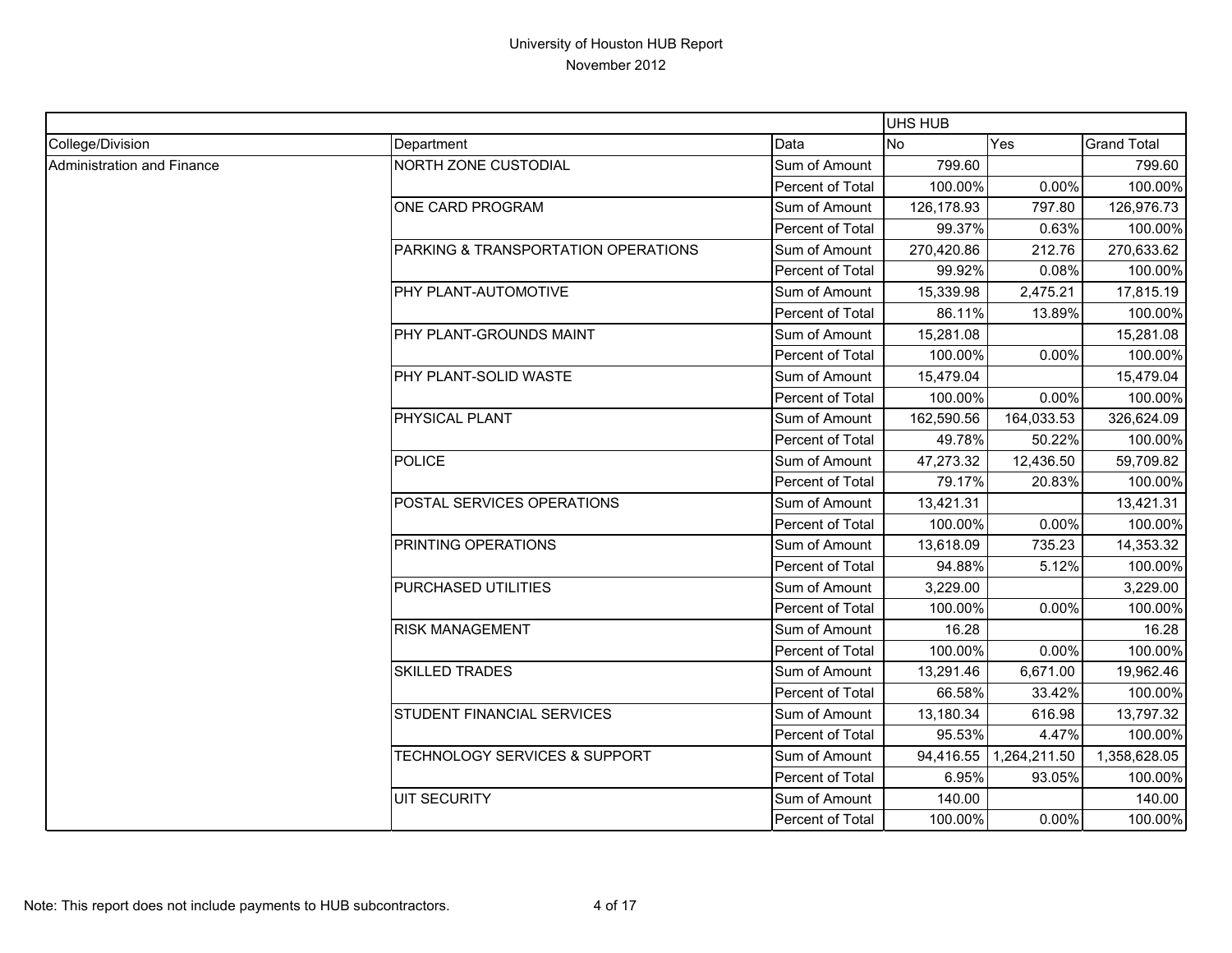|                                             |                                       |                  | UHS HUB       |              |                    |
|---------------------------------------------|---------------------------------------|------------------|---------------|--------------|--------------------|
| College/Division                            | Department                            | Data             | No            | Yes          | <b>Grand Total</b> |
| <b>Administration and Finance</b>           | UNIV PROPERTY SERVICES OPERATIONS     | Sum of Amount    | 327,566.00    |              | 327,566.00         |
|                                             |                                       | Percent of Total | 100.00%       | 0.00%        | 100.00%            |
|                                             | UNIVERSITY INFORMATION TECHNOLOGY     | Sum of Amount    | 2,466.92      | 32.87        | 2,499.79           |
|                                             |                                       | Percent of Total | 98.69%        | 1.31%        | 100.00%            |
| Administration and Finance Sum of Amount    |                                       |                  | 17,282,283.41 | 3,929,499.55 | 21,211,782.96      |
| Administration and Finance Percent of Total |                                       |                  | 81.47%        | 18.53%       | 100.00%            |
| Architecture                                | <b>ARCHITECTURE</b>                   | Sum of Amount    | 52.00         |              | 52.00              |
|                                             |                                       | Percent of Total | 100.00%       | 0.00%        | 100.00%            |
|                                             | <b>DEAN, ARCHITECTURE</b>             | Sum of Amount    | 26,149.63     | 6,765.54     | 32,915.17          |
|                                             |                                       | Percent of Total | 79.45%        | 20.55%       | 100.00%            |
| Architecture Sum of Amount                  |                                       |                  | 26,201.63     | 6,765.54     | 32,967.17          |
| <b>Architecture Percent of Total</b>        |                                       |                  | 79.48%        | 20.52%       | 100.00%            |
| <b>Business Administration</b>              | <b>ACCOUNTANCY AND TAXATION</b>       | Sum of Amount    | 3,056.18      |              | 3,056.18           |
|                                             |                                       | Percent of Total | 100.00%       | 0.00%        | 100.00%            |
|                                             | ACCOUNTING CERTIFICATE PROGRAM        | Sum of Amount    | 1,183.66      | 192.67       | 1,376.33           |
|                                             |                                       | Percent of Total | 86.00%        | 14.00%       | 100.00%            |
|                                             | <b>BAUER CAREER SERVICES CTR</b>      | Sum of Amount    | 17,988.37     | 413.47       | 18,401.84          |
|                                             |                                       | Percent of Total | 97.75%        | 2.25%        | 100.00%            |
|                                             | <b>BAUER COMMUNICATIONS</b>           | Sum of Amount    | 11,429.47     | 1,927.14     | 13,356.61          |
|                                             |                                       | Percent of Total | 85.57%        | 14.43%       | 100.00%            |
|                                             | <b>BAUER DIVISION OF TECHNOLOGY</b>   | Sum of Amount    | 4,644.95      | 796.88       | 5,441.83           |
|                                             |                                       | Percent of Total | 85.36%        | 14.64%       | 100.00%            |
|                                             | <b>BAUER EXTERNAL RELATIONS DEPT</b>  | Sum of Amount    |               | 22.20        | 22.20              |
|                                             |                                       | Percent of Total | 0.00%         | 100.00%      | 100.00%            |
|                                             | <b>BAUER MARKETING INITIATIVES</b>    | Sum of Amount    | 1,537.82      |              | 1,537.82           |
|                                             |                                       | Percent of Total | 100.00%       | 0.00%        | 100.00%            |
|                                             | CTR FOR EXECUTIVE DEVELOPMENT         | Sum of Amount    |               | 3,354.10     | 3,354.10           |
|                                             |                                       | Percent of Total | $0.00\%$      | 100.00%      | 100.00%            |
|                                             | DEAN'S OFFICE, BAUER COLLEGE          | Sum of Amount    | 69,385.39     | 2,501.06     | 71,886.45          |
|                                             |                                       | Percent of Total | 96.52%        | 3.48%        | 100.00%            |
|                                             | <b>DECISION AND INFORMATION SCIEN</b> | Sum of Amount    | 1,763.60      | 641.48       | 2,405.08           |
|                                             |                                       | Percent of Total | 73.33%        | 26.67%       | 100.00%            |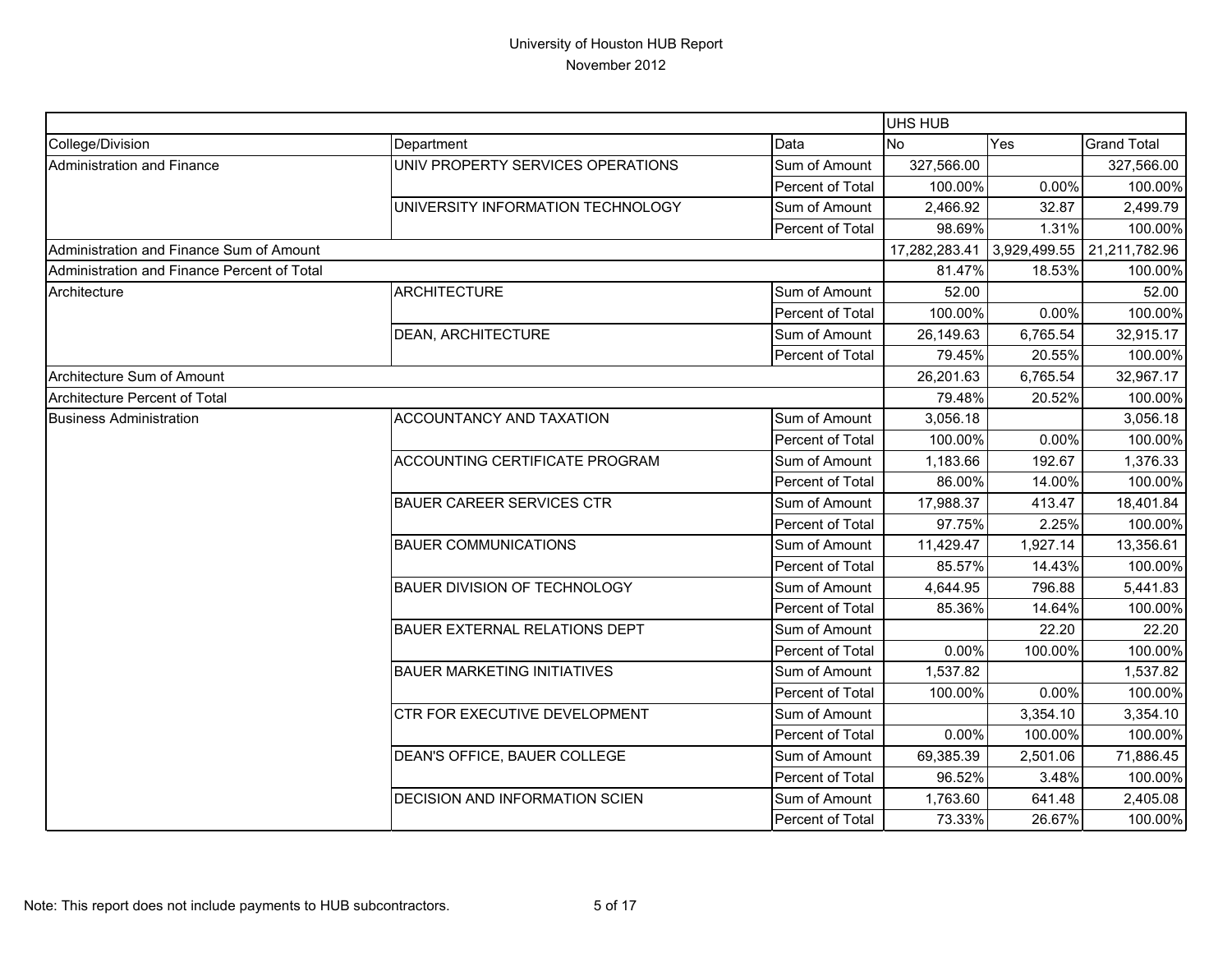|                                                 |                                              |                  | UHS HUB    |            |                    |
|-------------------------------------------------|----------------------------------------------|------------------|------------|------------|--------------------|
| College/Division                                | Department                                   | Data             | <b>No</b>  | Yes        | <b>Grand Total</b> |
| <b>Business Administration</b>                  | <b>EXECUTIVE DEGREE PROGRAMS</b>             | Sum of Amount    | 23,883.45  | 15,254.18  | 39,137.63          |
|                                                 |                                              | Percent of Total | 61.02%     | 38.98%     | 100.00%            |
|                                                 | FINANCE-BAUER COLLEGE                        | Sum of Amount    | 2,748.97   | 1,745.49   | 4,494.46           |
|                                                 |                                              | Percent of Total | 61.16%     | 38.84%     | 100.00%            |
|                                                 | MANAGEMENT-BAUER COLLEGE                     | Sum of Amount    | 27,106.99  | 1,120.55   | 28,227.54          |
|                                                 |                                              | Percent of Total | 96.03%     | 3.97%      | 100.00%            |
|                                                 | MARKETING-BAUER COLLEGE                      | Sum of Amount    | 2,309.29   | 694.91     | 3,004.20           |
|                                                 |                                              | Percent of Total | 76.87%     | 23.13%     | 100.00%            |
|                                                 | <b>MBA STUDENT SERVICES CENTER</b>           | Sum of Amount    | 5,785.59   | 835.56     | 6,621.15           |
|                                                 |                                              | Percent of Total | 87.38%     | 12.62%     | 100.00%            |
|                                                 | <b>SALES EXCELLENCE INSTITUTE</b>            | Sum of Amount    | 14,028.99  | 519.43     | 14,548.42          |
|                                                 |                                              | Percent of Total | 96.43%     | 3.57%      | 100.00%            |
|                                                 | SMALL BUSINESS DEV CENTER                    | Sum of Amount    | 169,101.85 | 215,605.45 | 384,707.30         |
|                                                 |                                              | Percent of Total | 43.96%     | 56.04%     | 100.00%            |
|                                                 | UNDERGRAD BUSINESS PROG                      | Sum of Amount    | 2,459.81   | 159.44     | 2,619.25           |
|                                                 |                                              | Percent of Total | 93.91%     | 6.09%      | 100.00%            |
|                                                 | WOLFF CTR FOR ENTREPRENEURSHIP               | Sum of Amount    | 109.33     | 485.75     | 595.08             |
|                                                 |                                              | Percent of Total | 18.37%     | 81.63%     | 100.00%            |
| Business Administration Sum of Amount           |                                              |                  | 358,523.71 | 246,269.76 | 604,793.47         |
| <b>Business Administration Percent of Total</b> |                                              |                  | 59.28%     | 40.72%     | 100.00%            |
| Chancellor/President                            | <b>BASEBALL</b>                              | Sum of Amount    | 358.91     | 146.25     | 505.16             |
|                                                 |                                              | Percent of Total | 71.05%     | 28.95%     | 100.00%            |
|                                                 | CENTER FOR STUDENTS W/DISABILITIES           | Sum of Amount    | 38,808.34  | 539.74     | 39,348.08          |
|                                                 |                                              | Percent of Total | 98.63%     | 1.37%      | 100.00%            |
|                                                 | <b>COMMUNITY RELATIONS &amp; INST ACCESS</b> | Sum of Amount    | 52.00      | 363.59     | 415.59             |
|                                                 |                                              | Percent of Total | 12.51%     | 87.49%     | 100.00%            |
|                                                 | <b>FOOTBALL</b>                              | Sum of Amount    | 187,404.09 | 183,068.23 | 370,472.32         |
|                                                 |                                              | Percent of Total | 50.59%     | 49.41%     | 100.00%            |
|                                                 | INTERCOLLEGIATE ATHLETICS                    | Sum of Amount    | 353,563.94 | 19,171.35  | 372,735.29         |
|                                                 |                                              | Percent of Total | 94.86%     | 5.14%      | 100.00%            |
|                                                 | <b>_GBT RESOURCE CENTER</b>                  | Sum of Amount    | 638.00     | 48.15      | 686.15             |
|                                                 |                                              | Percent of Total | 92.98%     | 7.02%      | 100.00%            |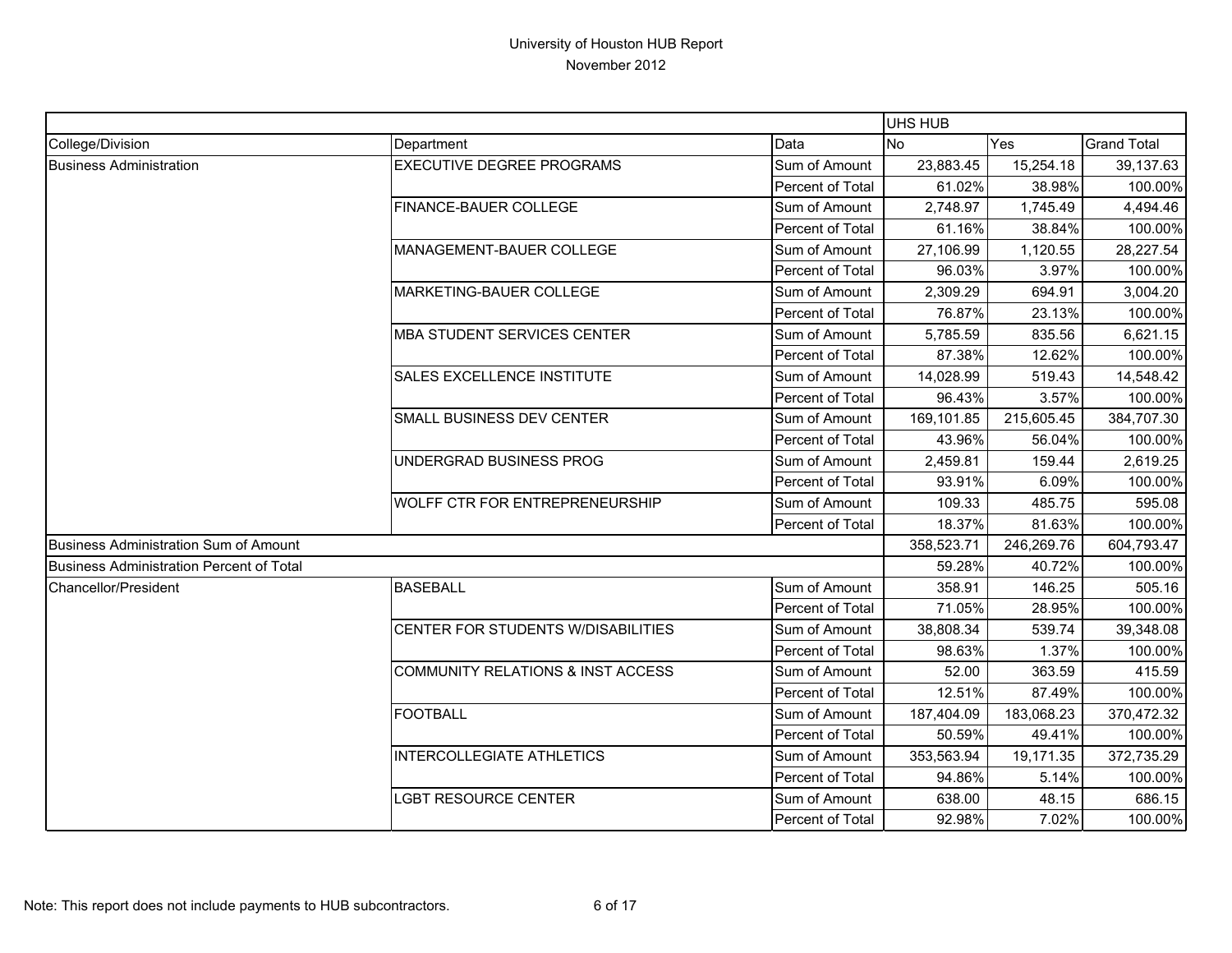|                                       |                                |                  | UHS HUB    |            |                    |
|---------------------------------------|--------------------------------|------------------|------------|------------|--------------------|
| College/Division                      | Department                     | Data             | <b>No</b>  | Yes        | <b>Grand Total</b> |
| <b>Chancellor/President</b>           | <b>MEN'S BASKETBALL</b>        | Sum of Amount    | 38,475.42  | 127.97     | 38,603.39          |
|                                       |                                | Percent of Total | 99.67%     | 0.33%      | 100.00%            |
|                                       | <b>MEN'S GOLF</b>              | Sum of Amount    | 13,481.79  | 381.43     | 13,863.22          |
|                                       |                                | Percent of Total | 97.25%     | 2.75%      | 100.00%            |
|                                       | <b>MEN'S TRACK AND FIELD</b>   | Sum of Amount    | 4,881.71   | 143.22     | 5,024.93           |
|                                       |                                | Percent of Total | 97.15%     | 2.85%      | 100.00%            |
|                                       | OFFICE EQUAL OPPORTUNITY SRVS  | Sum of Amount    | 2,363.83   | 158.91     | 2,522.74           |
|                                       |                                | Percent of Total | 93.70%     | 6.30%      | 100.00%            |
|                                       | OFFICE OF SPECIAL EVENTS       | Sum of Amount    | 21,863.46  | 546.57     | 22,410.03          |
|                                       |                                | Percent of Total | 97.56%     | 2.44%      | 100.00%            |
|                                       | <b>PRESIDENT</b>               | Sum of Amount    | 5,654.22   | 604.65     | 6,258.87           |
|                                       |                                | Percent of Total | 90.34%     | 9.66%      | 100.00%            |
|                                       | <b>STAFF COUNCIL</b>           | Sum of Amount    | 4,294.99   |            | 4,294.99           |
|                                       |                                | Percent of Total | 100.00%    | 0.00%      | 100.00%            |
|                                       | <b>WOMEN'S BASKETBALL</b>      | Sum of Amount    | 29,416.84  | 17.99      | 29,434.83          |
|                                       |                                | Percent of Total | 99.94%     | 0.06%      | 100.00%            |
|                                       | <b>WOMEN'S RESOURCE CENTER</b> | Sum of Amount    | 1,959.69   | 150.14     | 2,109.83           |
|                                       |                                | Percent of Total | 92.88%     | 7.12%      | 100.00%            |
|                                       | <b>WOMEN'S SOCCER</b>          | Sum of Amount    | 8,338.96   |            | 8,338.96           |
|                                       |                                | Percent of Total | 100.00%    | 0.00%      | 100.00%            |
|                                       | <b>WOMEN'S SOFTBALL</b>        | Sum of Amount    | 2,602.31   |            | 2,602.31           |
|                                       |                                | Percent of Total | 100.00%    | 0.00%      | 100.00%            |
|                                       | WOMEN'S SWIMMING & DIVING      | Sum of Amount    | 1,065.81   |            | 1,065.81           |
|                                       |                                | Percent of Total | 100.00%    | 0.00%      | 100.00%            |
|                                       | <b>WOMEN'S TENNIS</b>          | Sum of Amount    | 6,392.73   |            | 6,392.73           |
|                                       |                                | Percent of Total | 100.00%    | 0.00%      | 100.00%            |
|                                       | <b>WOMEN'S TRACK AND FIELD</b> | Sum of Amount    | 2,111.83   | 143.22     | 2,255.05           |
|                                       |                                | Percent of Total | 93.65%     | 6.35%      | 100.00%            |
|                                       | <b>WOMEN'S VOLLEYBALL</b>      | Sum of Amount    | 4,890.70   |            | 4,890.70           |
|                                       |                                | Percent of Total | 100.00%    | 0.00%      | 100.00%            |
| Chancellor/President Sum of Amount    |                                |                  | 728,619.57 | 205,611.41 | 934,230.98         |
| Chancellor/President Percent of Total |                                |                  | 77.99%     | 22.01%     | 100.00%            |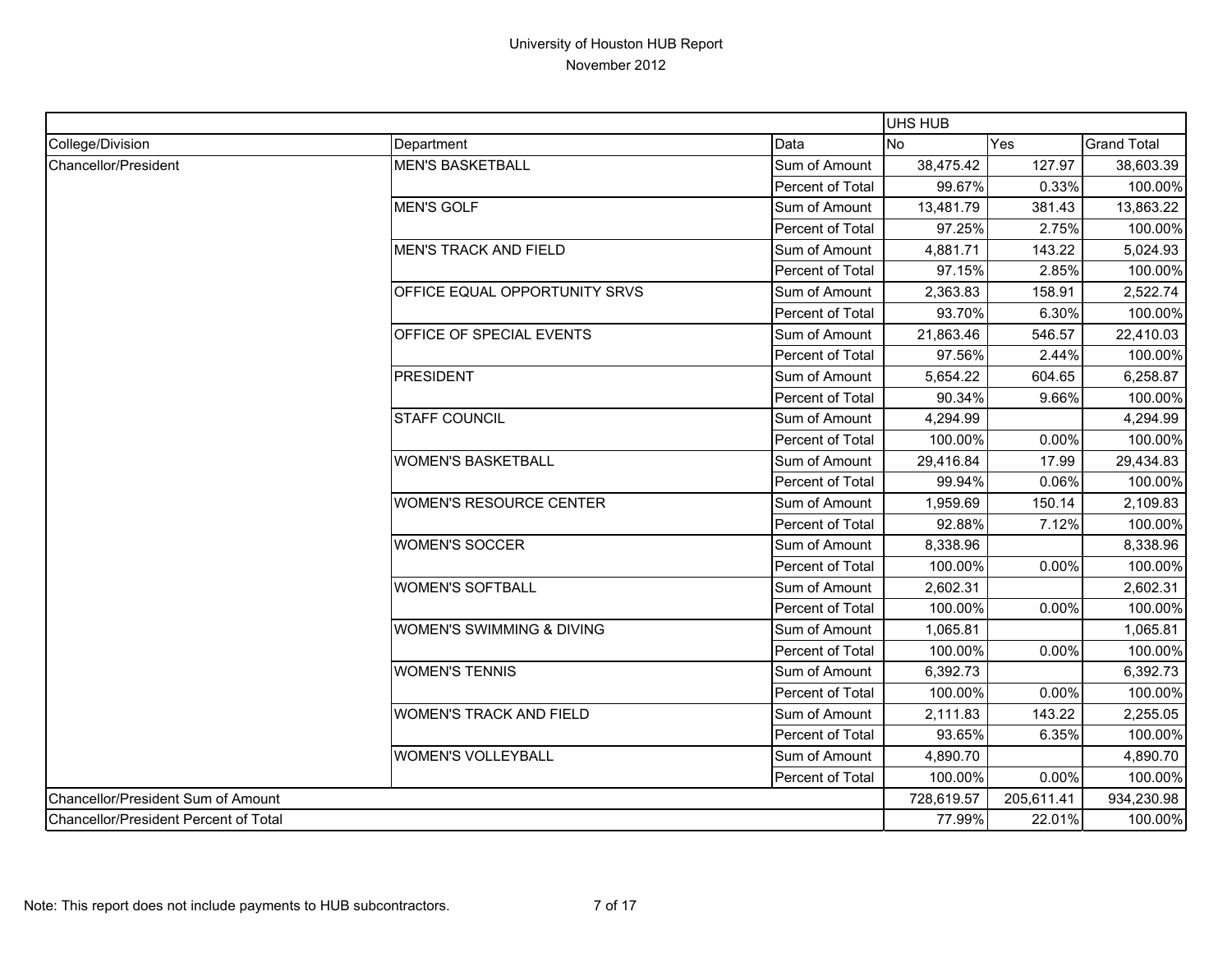|                                   |                                           |                         | UHS HUB    |           |                    |
|-----------------------------------|-------------------------------------------|-------------------------|------------|-----------|--------------------|
| College/Division                  | Department                                | Data                    | <b>No</b>  | Yes       | <b>Grand Total</b> |
| Education                         | <b>ASIAN AMERICAN STUDIES</b>             | Sum of Amount           | 2,066.63   | 2,078.93  | 4,145.56           |
|                                   |                                           | Percent of Total        | 49.85%     | 50.15%    | 100.00%            |
|                                   | CENTER FOR INFO TECH IN EDUCATION         | Sum of Amount           | 13,419.87  | 16,927.16 | 30,347.03          |
|                                   |                                           | Percent of Total        | 44.22%     | 55.78%    | 100.00%            |
|                                   | <b>CONSISTENCY MGMT &amp; COOP DISCIP</b> | Sum of Amount           | 74.29      | 4,448.59  | 4,522.88           |
|                                   |                                           | Percent of Total        | 1.64%      | 98.36%    | 100.00%            |
|                                   | <b>CURRICULUM AND INSTRUCTION</b>         | Sum of Amount           | 42,064.29  | 645.33    | 42,709.62          |
|                                   |                                           | Percent of Total        | 98.49%     | 1.51%     | 100.00%            |
|                                   | <b>DEAN, EDUCATION</b>                    | Sum of Amount           | 6,133.75   | 18,918.40 | 25,052.15          |
|                                   |                                           | Percent of Total        | 24.48%     | 75.52%    | 100.00%            |
|                                   | EDUC EFFECTIVENESS & OUTREACH             | Sum of Amount           | 3,615.00   |           | 3,615.00           |
|                                   |                                           | Percent of Total        | 100.00%    | 0.00%     | 100.00%            |
|                                   | EDUCATIONAL PSYCHOLOGY                    | Sum of Amount           | 4,470.52   | 8,002.29  | 12,472.81          |
|                                   |                                           | <b>Percent of Total</b> | 35.84%     | 64.16%    | 100.00%            |
| <b>Education Sum of Amount</b>    |                                           |                         | 71,844.35  | 51,020.70 | 122,865.05         |
| <b>Education Percent of Total</b> |                                           |                         | 58.47%     | 41.53%    | 100.00%            |
| Engineering                       | <b>BIOMEDICAL ENGINEERING</b>             | Sum of Amount           | 11,615.21  | 22,115.56 | 33,730.77          |
|                                   |                                           | Percent of Total        | 34.44%     | 65.56%    | 100.00%            |
|                                   | <b>CHEMICAL ENGINEERING</b>               | Sum of Amount           | 220,675.67 | 1,635.23  | 222,310.90         |
|                                   |                                           | Percent of Total        | 99.26%     | 0.74%     | 100.00%            |
|                                   | <b>CIVIL ENGINEERING</b>                  | Sum of Amount           | 96,577.90  | 858.76    | 97,436.66          |
|                                   |                                           | Percent of Total        | 99.12%     | 0.88%     | 100.00%            |
|                                   | <b>COOPERATIVE ENGINEERING</b>            | Sum of Amount           | 4.06       |           | 4.06               |
|                                   |                                           | Percent of Total        | 100.00%    | 0.00%     | 100.00%            |
|                                   | <b>DEAN, ENGINEERING</b>                  | Sum of Amount           | 12,136.88  | 20,081.10 | 32,217.98          |
|                                   |                                           | Percent of Total        | 37.67%     | 62.33%    | 100.00%            |
|                                   | ELECTRICAL ENGINEERING                    | Sum of Amount           | 56,242.17  | 1,246.15  | 57,488.32          |
|                                   |                                           | Percent of Total        | 97.83%     | 2.17%     | 100.00%            |
|                                   | <b>ENGINEERING SERVICES</b>               | Sum of Amount           | 188.65     |           | 188.65             |
|                                   |                                           | Percent of Total        | 100.00%    | 0.00%     | 100.00%            |
|                                   | INDUSTRIAL ENGINEERING                    | Sum of Amount           | 6,040.07   | 353.54    | 6,393.61           |
|                                   |                                           | <b>Percent of Total</b> | 94.47%     | 5.53%     | 100.00%            |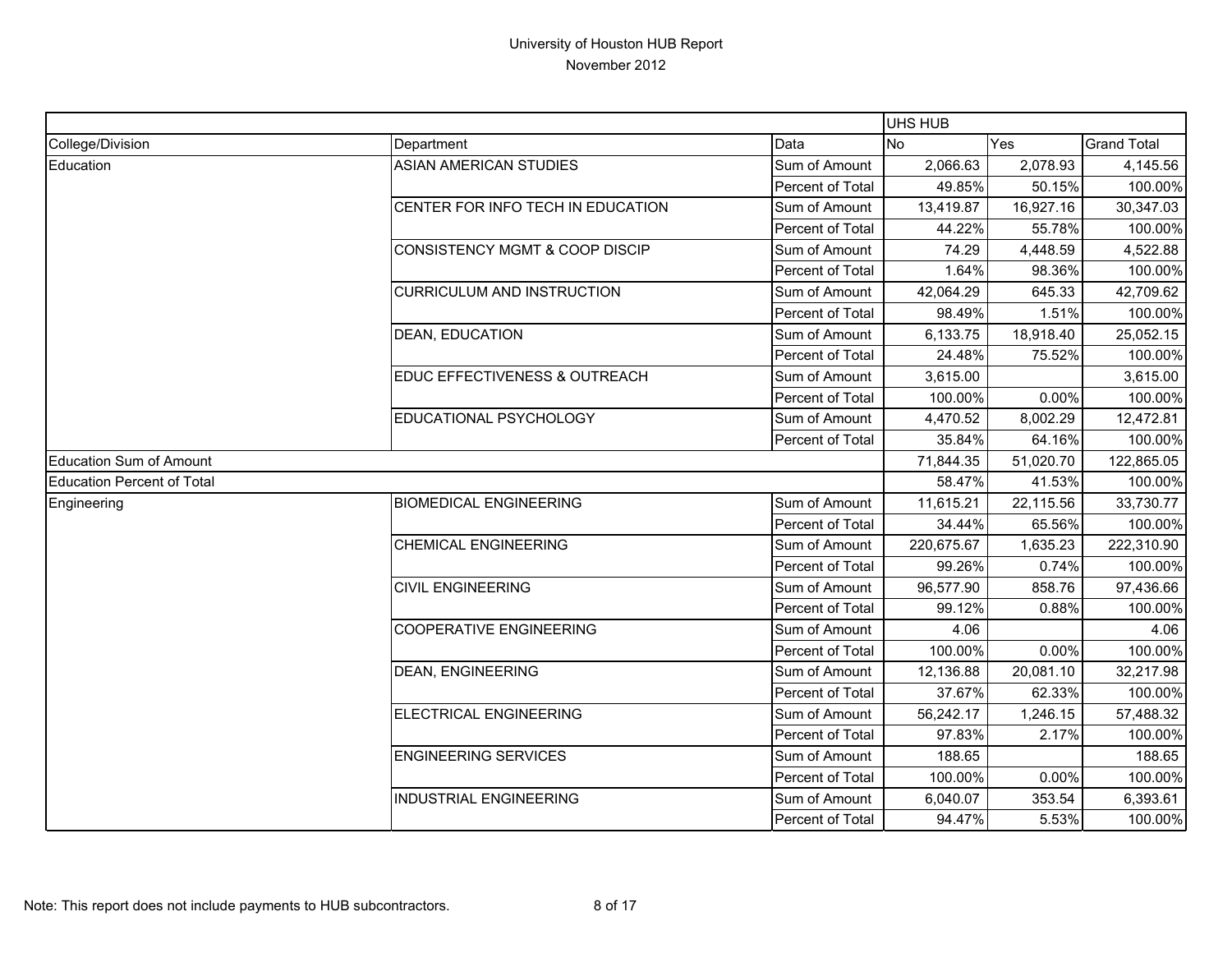|                                                  |                                          |                  | <b>UHS HUB</b> |           |                    |
|--------------------------------------------------|------------------------------------------|------------------|----------------|-----------|--------------------|
| College/Division                                 | Department                               | Data             | <b>No</b>      | Yes       | <b>Grand Total</b> |
| Engineering                                      | INTEGRATED BIO & NANO SYSTEM             | Sum of Amount    | 829.00         |           | 829.00             |
|                                                  |                                          | Percent of Total | 100.00%        | 0.00%     | 100.00%            |
|                                                  | <b>MECHANICAL ENGINEERING</b>            | Sum of Amount    | 48,919.73      | 5,616.41  | 54,536.14          |
|                                                  |                                          | Percent of Total | 89.70%         | 10.30%    | 100.00%            |
|                                                  | NATL CTR FOR AIRBORNE LASER MAPPING      | Sum of Amount    | 18,203.90      |           | 18,203.90          |
|                                                  |                                          | Percent of Total | 100.00%        | 0.00%     | 100.00%            |
|                                                  | <b>WIND ENERGY CENTER</b>                | Sum of Amount    | 14,607.01      |           | 14,607.01          |
|                                                  |                                          | Percent of Total | 100.00%        | 0.00%     | 100.00%            |
| Engineering Sum of Amount                        |                                          |                  | 486,040.25     | 51,906.75 | 537,947.00         |
| Engineering Percent of Total                     |                                          |                  | 90.35%         | 9.65%     | 100.00%            |
| <b>Graduate College of Social Work</b>           | ADMISSIONS-GCSW                          | Sum of Amount    |                | (214.81)  | (214.81)           |
|                                                  |                                          | Percent of Total | 0.00%          | 100.00%   | 100.00%            |
|                                                  | <b>ALUMNI &amp; CAREER SERVICES</b>      | Sum of Amount    | 230.59         |           | 230.59             |
|                                                  |                                          | Percent of Total | 100.00%        | 0.00%     | 100.00%            |
|                                                  | <b>AMERICAN HUMANICS</b>                 | Sum of Amount    | 149.00         |           | 149.00             |
|                                                  |                                          | Percent of Total | 100.00%        | 0.00%     | 100.00%            |
|                                                  | CHILD & FAMILY CENTER                    | Sum of Amount    | 1,268.32       | 56.34     | 1,324.66           |
|                                                  |                                          | Percent of Total | 95.75%         | 4.25%     | 100.00%            |
|                                                  | CTR DRUG & SOCIAL POLICY RESRC           | Sum of Amount    | 27,464.69      | 498.42    | 27,963.11          |
|                                                  |                                          | Percent of Total | 98.22%         | 1.78%     | 100.00%            |
|                                                  | DEAN, SOCIAL WORK                        | Sum of Amount    | 4,220.53       | 3,968.50  | 8,189.03           |
|                                                  |                                          | Percent of Total | 51.54%         | 48.46%    | 100.00%            |
|                                                  | <b>FIELD OFFICE</b>                      | Sum of Amount    | 472.54         |           | 472.54             |
|                                                  |                                          | Percent of Total | 100.00%        | 0.00%     | 100.00%            |
|                                                  | <b>GCSW INFORMATION TECHNOLOGY</b>       | Sum of Amount    | 6,229.48       | 1,805.36  | 8,034.84           |
|                                                  |                                          | Percent of Total | 77.53%         | 22.47%    | 100.00%            |
|                                                  | OFFICE FOR DRUG & SOCIAL POLICY RESEARCH | Sum of Amount    | 13,000.01      |           | 13,000.01          |
|                                                  |                                          | Percent of Total | 100.00%        | 0.00%     | 100.00%            |
|                                                  | PHD PROGRAM                              | Sum of Amount    | 135.00         | 103.23    | 238.23             |
|                                                  |                                          | Percent of Total | 56.67%         | 43.33%    | 100.00%            |
| Graduate College of Social Work Sum of Amount    |                                          |                  | 53,170.16      | 6,217.04  | 59,387.20          |
| Graduate College of Social Work Percent of Total |                                          |                  | 89.53%         | 10.47%    | 100.00%            |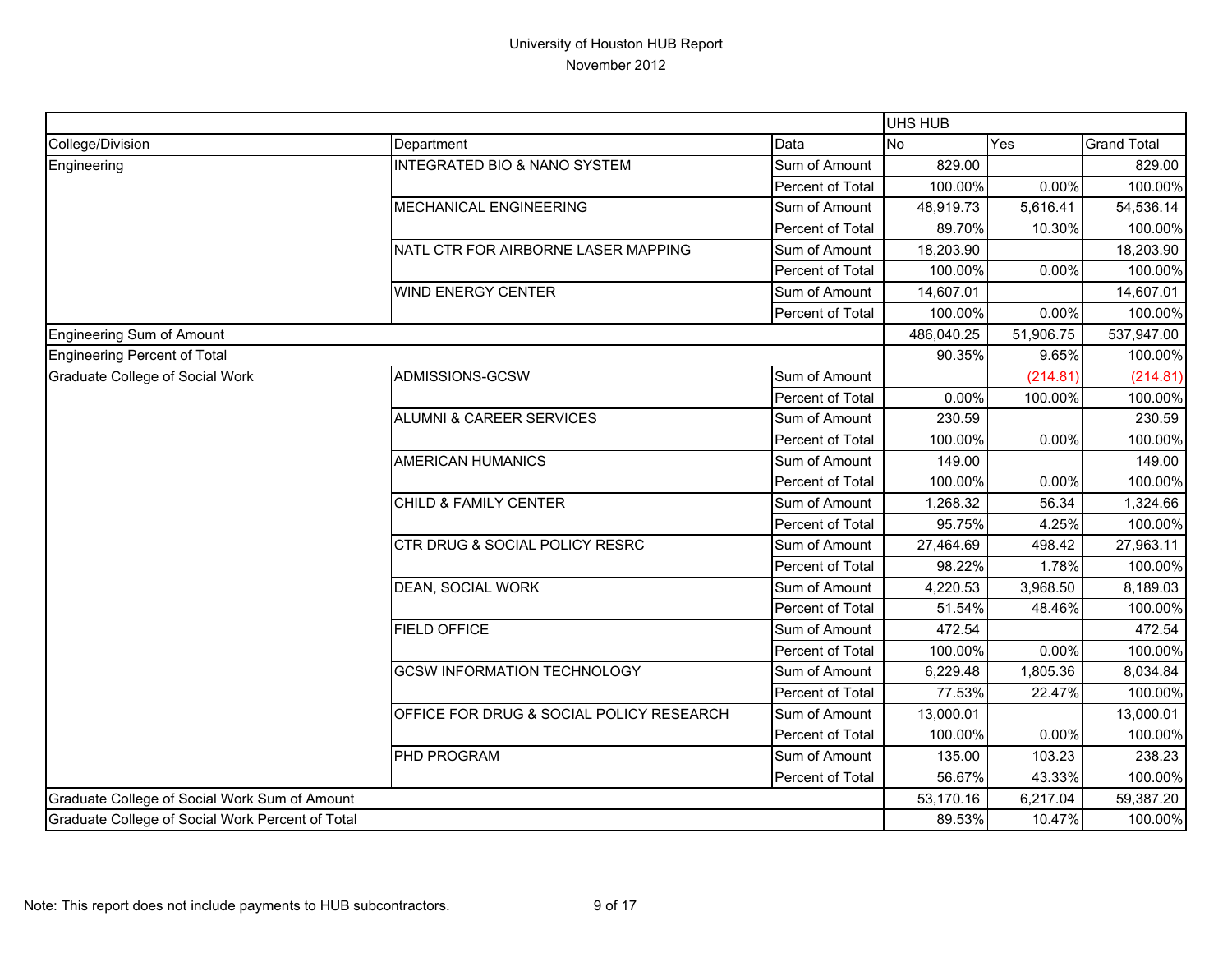|                                                  |                                   |                  | UHS HUB    |           |                    |
|--------------------------------------------------|-----------------------------------|------------------|------------|-----------|--------------------|
| College/Division                                 | Department                        | Data             | <b>No</b>  | Yes       | <b>Grand Total</b> |
| Honors College                                   | DEAN, HONORS COLLEGE              | Sum of Amount    | 10,667.33  | 2,389.48  | 13,056.81          |
|                                                  |                                   | Percent of Total | 81.70%     | 18.30%    | 100.00%            |
|                                                  | <b>HOUSTON TEACHERS INSTITUTE</b> | Sum of Amount    | 2,910.62   | 220.78    | 3,131.40           |
|                                                  |                                   | Percent of Total | 92.95%     | 7.05%     | 100.00%            |
| Honors College Sum of Amount                     |                                   |                  | 13,577.95  | 2,610.26  | 16,188.21          |
| Honors College Percent of Total                  |                                   |                  | 83.88%     | 16.12%    | 100.00%            |
| Hotel and Restaurant Management                  | DEAN, HOTEL & RESTAURANT MANAG    | Sum of Amount    | 12,243.65  | 912.77    | 13,156.42          |
|                                                  |                                   | Percent of Total | 93.06%     | 6.94%     | 100.00%            |
|                                                  | HOTEL AND RESTAURANT MANAGEMENT   | Sum of Amount    | 231,717.59 | 7,665.07  | 239,382.66         |
|                                                  |                                   | Percent of Total | 96.80%     | 3.20%     | 100.00%            |
| Hotel and Restaurant Management Sum of Amount    |                                   |                  | 243,961.24 | 8,577.84  | 252,539.08         |
| Hotel and Restaurant Management Percent of Total |                                   |                  | 96.60%     | 3.40%     | 100.00%            |
| Law Center                                       | <b>BLAKELEY INSTITUTE</b>         | Sum of Amount    | 4,098.40   | 1,043.87  | 5,142.27           |
|                                                  |                                   | Percent of Total | 79.70%     | 20.30%    | 100.00%            |
|                                                  | <b>BUSINESS SERVICES, LAW</b>     | Sum of Amount    | 1,899.00   | 7,378.89  | 9,277.89           |
|                                                  |                                   | Percent of Total | 20.47%     | 79.53%    | 100.00%            |
|                                                  | CAREER SERVICES, LAW              | Sum of Amount    | 2,477.57   | 316.04    | 2,793.61           |
|                                                  |                                   | Percent of Total | 88.69%     | 11.31%    | 100.00%            |
|                                                  | CHAIRS AND PROFESSORSHIPS, LAW    | Sum of Amount    | 36.95      |           | 36.95              |
|                                                  |                                   | Percent of Total | 100.00%    | 0.00%     | 100.00%            |
|                                                  | CHILDREN, LAW & POLICY            | Sum of Amount    |            | 84.36     | 84.36              |
|                                                  |                                   | Percent of Total | 0.00%      | 100.00%   | 100.00%            |
|                                                  | DEAN, LAW                         | Sum of Amount    | 30,537.06  | 27,018.24 | 57,555.30          |
|                                                  |                                   | Percent of Total | 53.06%     | 46.94%    | 100.00%            |
|                                                  | EXTERNAL AFFAIRS, LAW             | Sum of Amount    | 3,485.07   | 519.91    | 4,004.98           |
|                                                  |                                   | Percent of Total | 87.02%     | 12.98%    | 100.00%            |
|                                                  | <b>FACILITIES, LAW</b>            | Sum of Amount    | 15,587.40  | 3,338.21  | 18,925.61          |
|                                                  |                                   | Percent of Total | 82.36%     | 17.64%    | 100.00%            |
|                                                  | <b>FACULTY SUPPORT LAW</b>        | Sum of Amount    | 2,446.25   | 385.49    | 2,831.74           |
|                                                  |                                   | Percent of Total | 86.39%     | 13.61%    | 100.00%            |
|                                                  | HEALTH LAW & POLICY INSTITUTE     | Sum of Amount    | 514.80     |           | 514.80             |
|                                                  |                                   | Percent of Total | 100.00%    | 0.00%     | 100.00%            |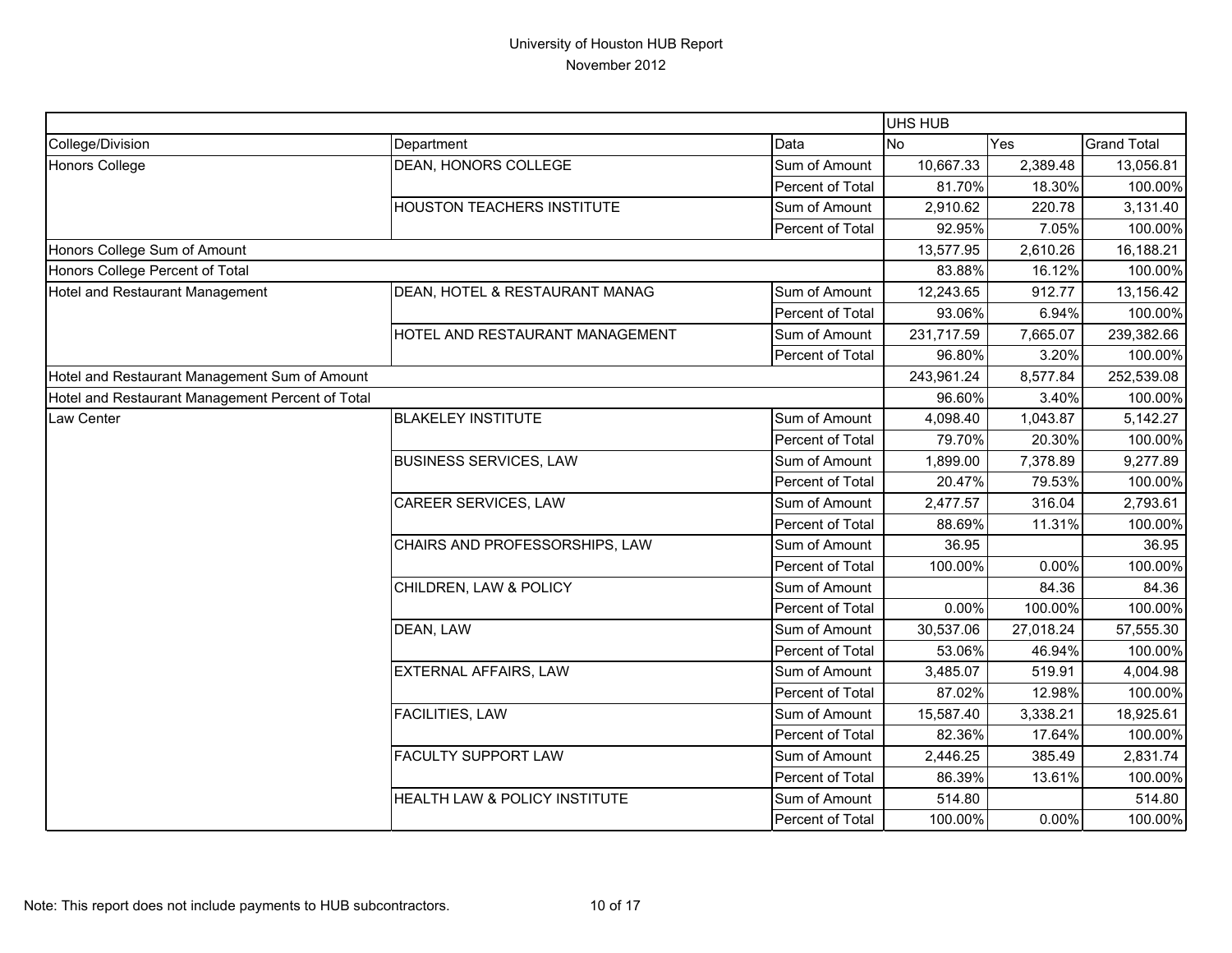|                                  |                                        |                  | UHS HUB    |           |                    |
|----------------------------------|----------------------------------------|------------------|------------|-----------|--------------------|
| College/Division                 | Department                             | Data             | <b>No</b>  | Yes       | <b>Grand Total</b> |
| Law Center                       | LAW INFORMATION TECHNOLOGY             | Sum of Amount    | 3,276.86   | 5,809.33  | 9,086.19           |
|                                  |                                        | Percent of Total | 36.06%     | 63.94%    | 100.00%            |
|                                  | <b>LAW LIBRARY</b>                     | Sum of Amount    | 21,783.88  | 280.99    | 22,064.87          |
|                                  |                                        | Percent of Total | 98.73%     | 1.27%     | 100.00%            |
|                                  | LEGAL AID CLINIC, LAW                  | Sum of Amount    | 784.79     | 239.17    | 1,023.96           |
|                                  |                                        | Percent of Total | 76.64%     | 23.36%    | 100.00%            |
|                                  | NORTH AMERICAN CONSORTIUM OF LEGAL EDU | Sum of Amount    | 270.63     |           | 270.63             |
|                                  |                                        | Percent of Total | 100.00%    | 0.00%     | 100.00%            |
|                                  | PUBLIC RELS & MARKETING, LAW           | Sum of Amount    | 3,098.30   |           | 3,098.30           |
|                                  |                                        | Percent of Total | 100.00%    | 0.00%     | 100.00%            |
|                                  | STUDENT ORGANIZATION, LAW              | Sum of Amount    | 238.52     |           | 238.52             |
|                                  |                                        | Percent of Total | 100.00%    | 0.00%     | 100.00%            |
|                                  | STUDENT SERVICES, LAW                  | Sum of Amount    | 14,292.33  | 967.97    | 15,260.30          |
|                                  |                                        | Percent of Total | 93.66%     | 6.34%     | 100.00%            |
| Law Center Sum of Amount         |                                        |                  | 104,827.81 | 47,382.47 | 152,210.28         |
| Law Center Percent of Total      |                                        |                  | 68.87%     | 31.13%    | 100.00%            |
| Liberal Arts and Social Sciences | <b>AEROSPACE STUDIES</b>               | Sum of Amount    | 35.90      | 964.18    | 1,000.08           |
|                                  |                                        | Percent of Total | 3.59%      | 96.41%    | 100.00%            |
|                                  | AFRICAN-AMERICAN STUDIES               | Sum of Amount    | 1,106.39   | 422.48    | 1,528.87           |
|                                  |                                        | Percent of Total | 72.37%     | 27.63%    | 100.00%            |
|                                  | <b>ART</b>                             | Sum of Amount    | 17,994.55  | 1,888.44  | 19,882.99          |
|                                  |                                        | Percent of Total | 90.50%     | 9.50%     | 100.00%            |
|                                  | <b>ARTE PUBLICO</b>                    | Sum of Amount    | 56,587.62  | 817.78    | 57,405.40          |
|                                  |                                        | Percent of Total | 98.58%     | 1.42%     | 100.00%            |
|                                  | <b>BAND</b>                            | Sum of Amount    | 15,217.57  |           | 15,217.57          |
|                                  |                                        | Percent of Total | 100.00%    | 0.00%     | 100.00%            |
|                                  | <b>BLAFFER GALLERY</b>                 | Sum of Amount    | 14,063.56  | 359.73    | 14,423.29          |
|                                  |                                        | Percent of Total | 97.51%     | 2.49%     | 100.00%            |
|                                  | CENTER FOR PUBLIC POLICY               | Sum of Amount    | 6,748.84   | 161.50    | 6,910.34           |
|                                  |                                        | Percent of Total | 97.66%     | 2.34%     | 100.00%            |
|                                  | COMMUNICATION                          | Sum of Amount    | 44,622.42  | 3,016.84  | 47,639.26          |
|                                  |                                        | Percent of Total | 93.67%     | 6.33%     | 100.00%            |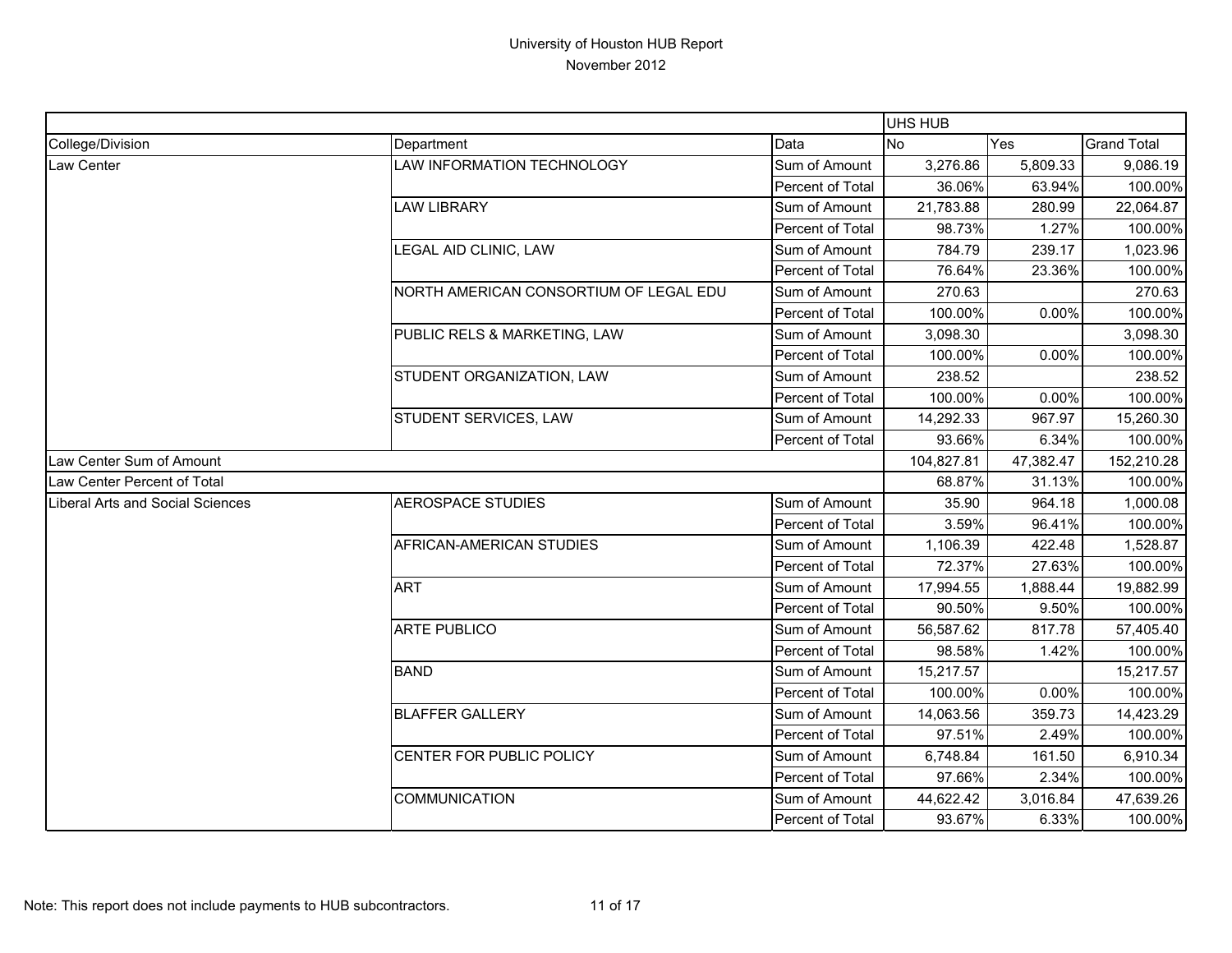|                                         |                                  |                  | UHS HUB   |          |                    |
|-----------------------------------------|----------------------------------|------------------|-----------|----------|--------------------|
| College/Division                        | Department                       | Data             | <b>No</b> | Yes      | <b>Grand Total</b> |
| <b>Liberal Arts and Social Sciences</b> | <b>COMMUNICATIONS DISORDERS</b>  | Sum of Amount    | 15,030.10 | 449.88   | 15,479.98          |
|                                         |                                  | Percent of Total | 97.09%    | 2.91%    | 100.00%            |
|                                         | COMPARATIVE CULTURAL STUDIES     | Sum of Amount    | 1,795.76  | 20.24    | 1,816.00           |
|                                         |                                  | Percent of Total | 98.89%    | 1.11%    | 100.00%            |
|                                         | <b>CWMCA CENTER FOR THE ARTS</b> | Sum of Amount    | 6,583.45  | 1,833.72 | 8,417.17           |
|                                         |                                  | Percent of Total | 78.21%    | 21.79%   | 100.00%            |
|                                         | DEAN, LIBERAL ARTS & SOC SCI     | Sum of Amount    | 16,091.03 | 4,342.50 | 20,433.53          |
|                                         |                                  | Percent of Total | 78.75%    | 21.25%   | 100.00%            |
|                                         | <b>ECONOMICS</b>                 | Sum of Amount    | 1,208.16  | 1,767.95 | 2,976.11           |
|                                         |                                  | Percent of Total | 40.60%    | 59.40%   | 100.00%            |
|                                         | <b>ENGLISH</b>                   | Sum of Amount    | 7,900.46  | 4,507.21 | 12,407.67          |
|                                         |                                  | Percent of Total | 63.67%    | 36.33%   | 100.00%            |
|                                         | HEALTH AND HUMAN PERFORMANCE     | Sum of Amount    | 17,839.05 | 4,808.85 | 22,647.90          |
|                                         |                                  | Percent of Total | 78.77%    | 21.23%   | 100.00%            |
|                                         | <b>HISPANIC STUDIES</b>          | Sum of Amount    | 2,881.50  | 2,329.80 | 5,211.30           |
|                                         |                                  | Percent of Total | 55.29%    | 44.71%   | 100.00%            |
|                                         | <b>HISTORY</b>                   | Sum of Amount    | 10,626.37 | 708.42   | 11,334.79          |
|                                         |                                  | Percent of Total | 93.75%    | 6.25%    | 100.00%            |
|                                         | <b>MEXICAN-AMERICAN STUDIES</b>  | Sum of Amount    | 2,898.14  | 294.48   | 3,192.62           |
|                                         |                                  | Percent of Total | 90.78%    | 9.22%    | 100.00%            |
|                                         | <b>MILITARY SCIENCE</b>          | Sum of Amount    | 624.48    |          | 624.48             |
|                                         |                                  | Percent of Total | 100.00%   | 0.00%    | 100.00%            |
|                                         | MODERN AND CLASSICAL LANGUAGES   | Sum of Amount    | 2,968.99  | 1,103.43 | 4,072.42           |
|                                         |                                  | Percent of Total | 72.90%    | 27.10%   | 100.00%            |
|                                         | <b>MUSIC</b>                     | Sum of Amount    | 24,795.19 | 3,477.85 | 28,273.04          |
|                                         |                                  | Percent of Total | 87.70%    | 12.30%   | 100.00%            |
|                                         | PHILOSOPHY                       | Sum of Amount    | 205.72    | 124.41   | 330.13             |
|                                         |                                  | Percent of Total | 62.31%    | 37.69%   | 100.00%            |
|                                         | POLITICAL SCIENCE                | Sum of Amount    | 1,237.14  | 370.94   | 1,608.08           |
|                                         |                                  | Percent of Total | 76.93%    | 23.07%   | 100.00%            |
|                                         | <b>PSYCHOLOGY</b>                | Sum of Amount    | 24,974.76 | 6,762.92 | 31,737.68          |
|                                         |                                  | Percent of Total | 78.69%    | 21.31%   | 100.00%            |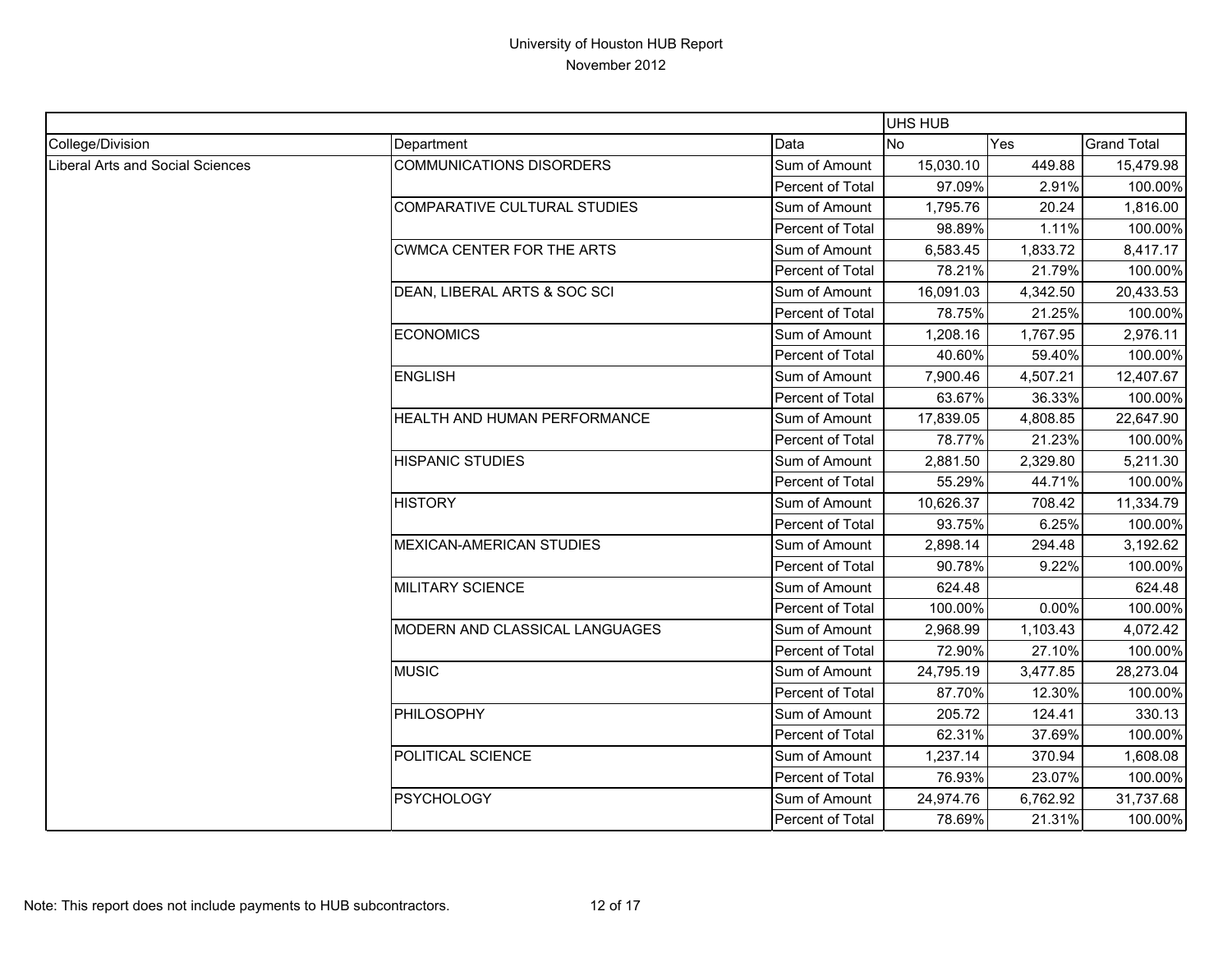|                                                   |                                               | <b>UHS HUB</b>          |                  |            |                    |
|---------------------------------------------------|-----------------------------------------------|-------------------------|------------------|------------|--------------------|
| College/Division                                  | Department                                    | Data                    | <b>No</b><br>Yes |            | <b>Grand Total</b> |
| Liberal Arts and Social Sciences                  | PUBLIC ADMINISTRATION PROGRAM                 | Sum of Amount           | 491.78           |            | 491.78             |
|                                                   |                                               | Percent of Total        | 100.00%          | 0.00%      | 100.00%            |
|                                                   | SOCIOLOGY                                     | Sum of Amount           | 1,128.80         | 8,710.23   | 9,839.03           |
|                                                   |                                               | Percent of Total        | 11.47%           | 88.53%     | 100.00%            |
|                                                   | <b>THEATER</b>                                | Sum of Amount           | 26,370.73        | 2,784.54   | 29,155.27          |
|                                                   |                                               | Percent of Total        | 90.45%           | 9.55%      | 100.00%            |
|                                                   | <b>WOMEN'S STUDIES PROGRAM</b>                | Sum of Amount           | 62.61            |            | 62.61              |
|                                                   |                                               | Percent of Total        | 100.00%          | $0.00\%$   | 100.00%            |
| Liberal Arts and Social Sciences Sum of Amount    |                                               |                         | 322,091.07       | 52,028.32  | 374,119.39         |
| Liberal Arts and Social Sciences Percent of Total |                                               |                         | 86.09%           | 13.91%     | 100.00%            |
| Library                                           | <b>UNIVERSITY LIBRARIES</b>                   | Sum of Amount           | 679,092.63       | 127,900.06 | 806,992.69         |
|                                                   |                                               | <b>Percent of Total</b> | 84.15%           | 15.85%     | 100.00%            |
| Library Sum of Amount                             |                                               |                         | 679,092.63       | 127,900.06 | 806,992.69         |
| Library Percent of Total                          |                                               |                         | 84.15%           | 15.85%     | 100.00%            |
| Natural Science and Mathematics                   | <b>BIOLOGY &amp; BIOCHEMISTRY</b>             | Sum of Amount           | 182,698.78       | 8,877.40   | 191,576.18         |
|                                                   |                                               | <b>Percent of Total</b> | 95.37%           | 4.63%      | 100.00%            |
|                                                   | <b>CHEMISTRY</b>                              | Sum of Amount           | 95,200.20        | 11,800.45  | 107,000.65         |
|                                                   |                                               | Percent of Total        | 88.97%           | 11.03%     | 100.00%            |
|                                                   | <b>COMPUTER SCIENCE</b>                       | Sum of Amount           | 25,741.31        | 48.04      | 25,789.35          |
|                                                   |                                               | Percent of Total        | 99.81%           | 0.19%      | 100.00%            |
|                                                   | CTR FOR NUCLEAR RECEPTORS & CELL SIGNALING    | Sum of Amount           | 352,346.22       | 3,544.65   | 355,890.87         |
|                                                   |                                               | Percent of Total        | 99.00%           | 1.00%      | 100.00%            |
|                                                   | DEAN, NATURAL SCIENCE & MATHE                 | Sum of Amount           | 34,995.89        | 13,043.60  | 48,039.49          |
|                                                   |                                               | Percent of Total        | 72.85%           | 27.15%     | 100.00%            |
|                                                   | EARTH AND ATMOSPHERIC SCIENCES                | Sum of Amount           | 79,734.00        | 101,908.99 | 181,642.99         |
|                                                   |                                               | Percent of Total        | 43.90%           | 56.10%     | 100.00%            |
|                                                   | INST FOR MULTIDIM AIR QUALITY STUDIES (IMAQS) | Sum of Amount           | 4,069.11         |            | 4,069.11           |
|                                                   |                                               | Percent of Total        | 100.00%          | 0.00%      | 100.00%            |
|                                                   | <b>MATHEMATICS</b>                            | Sum of Amount           | 21,564.59        | 1,978.89   | 23,543.48          |
|                                                   |                                               | Percent of Total        | 91.59%           | 8.41%      | 100.00%            |
|                                                   | <b>PHYSICS</b>                                | Sum of Amount           | 82,380.53        | 2,738.89   | 85,119.42          |
|                                                   |                                               | Percent of Total        | 96.78%           | 3.22%      | 100.00%            |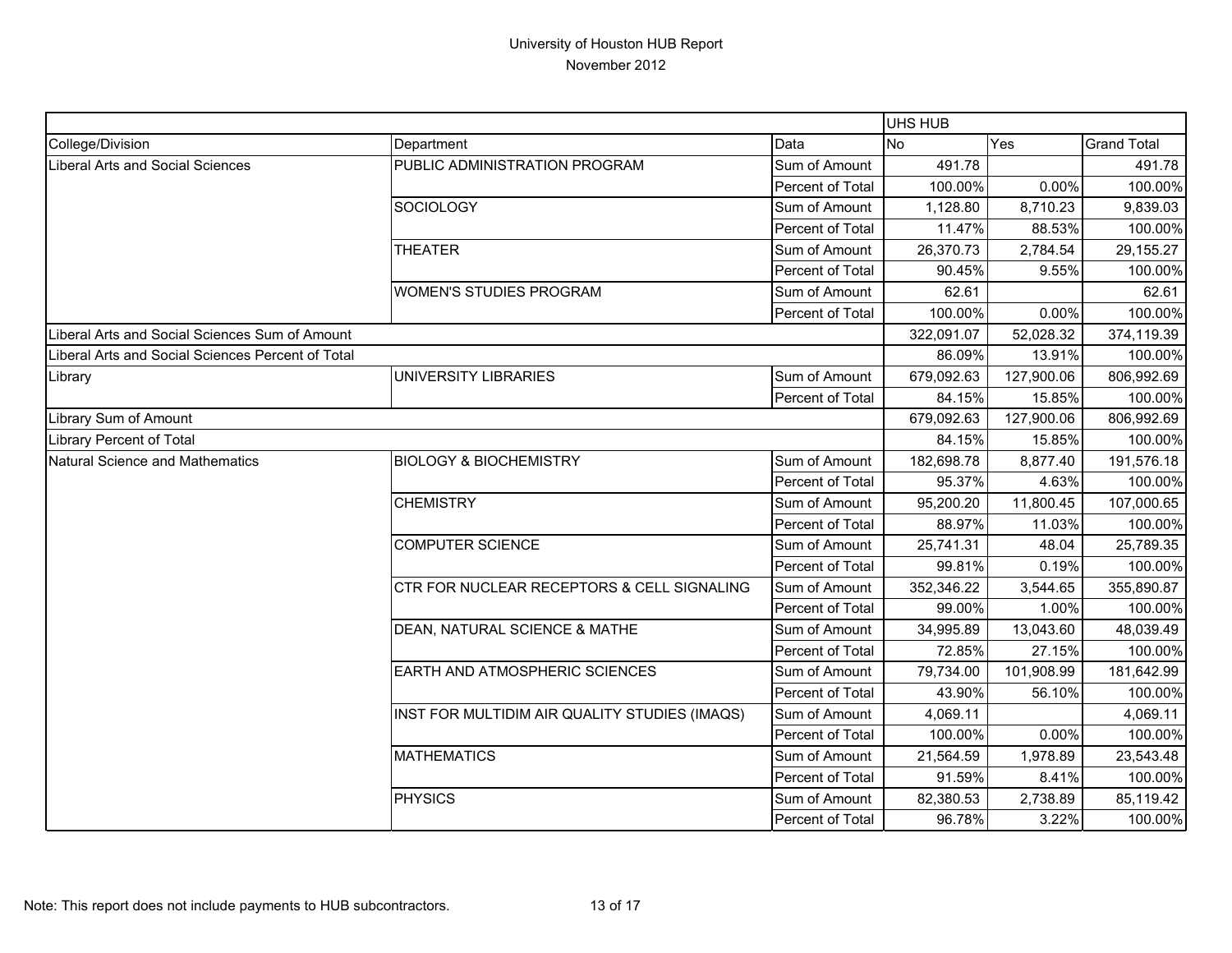|                                                  |                                           |                  | <b>UHS HUB</b> |              |                    |
|--------------------------------------------------|-------------------------------------------|------------------|----------------|--------------|--------------------|
| College/Division                                 | Department                                | Data             | <b>No</b>      | Yes          | <b>Grand Total</b> |
| Natural Science and Mathematics Sum of Amount    |                                           | 878,730.63       | 143,940.91     | 1,022,671.54 |                    |
| Natural Science and Mathematics Percent of Total |                                           |                  | 85.93%         | 14.07%       | 100.00%            |
| Optometry                                        | DEAN, OPTOMETRY                           | Sum of Amount    | 9,146.51       | 18,801.00    | 27,947.51          |
|                                                  |                                           | Percent of Total | 32.73%         | 67.27%       | 100.00%            |
|                                                  | OPT VISION SCIENCES                       | Sum of Amount    | 44,979.88      | 2,476.00     | 47,455.88          |
|                                                  |                                           | Percent of Total | 94.78%         | 5.22%        | 100.00%            |
|                                                  | OPTOMETRY CLINIC                          | Sum of Amount    | 127,528.73     | 49,941.79    | 177,470.52         |
|                                                  |                                           | Percent of Total | 71.86%         | 28.14%       | 100.00%            |
| Optometry Sum of Amount                          |                                           |                  | 181,655.12     | 71,218.79    | 252,873.91         |
| Optometry Percent of Total                       |                                           |                  | 71.84%         | 28.16%       | 100.00%            |
| Pharmacy                                         | <b>CLINICAL PHARMACY &amp; ADMINISTRA</b> | Sum of Amount    | 11,065.81      | 3,096.34     | 14,162.15          |
|                                                  |                                           | Percent of Total | 78.14%         | 21.86%       | 100.00%            |
|                                                  | DEAN, PHARMACY                            | Sum of Amount    | 28,678.19      | 14,291.46    | 42,969.65          |
|                                                  |                                           | Percent of Total | 66.74%         | 33.26%       | 100.00%            |
|                                                  | PHARMACOLOGICAL & PHARMACEUTIC            | Sum of Amount    | 40,418.47      | 452.12       | 40,870.59          |
|                                                  |                                           | Percent of Total | 98.89%         | 1.11%        | 100.00%            |
| Pharmacy Sum of Amount                           |                                           | 80,162.47        | 17,839.92      | 98,002.39    |                    |
| Pharmacy Percent of Total                        |                                           |                  | 81.80%         | 18.20%       | 100.00%            |
| Research                                         | ANIMAL CARE OPERATIONS                    | Sum of Amount    | 9,735.06       | 9.78         | 9,744.84           |
|                                                  |                                           | Percent of Total | 99.90%         | 0.10%        | 100.00%            |
|                                                  | CENTER FOR ADVANCED MATERIALS             | Sum of Amount    | 5,208.86       | 359.62       | 5,568.48           |
|                                                  |                                           | Percent of Total | 93.54%         | 6.46%        | 100.00%            |
|                                                  | CTR FOR BIOMED/ENVIRON GENOMIC            | Sum of Amount    | 647.40         |              | 647.40             |
|                                                  |                                           | Percent of Total | 100.00%        | 0.00%        | 100.00%            |
|                                                  | CTR NEURO AND BIOMECH RESEARCH            | Sum of Amount    | 6,966.12       | 89.30        | 7,055.42           |
|                                                  |                                           | Percent of Total | 98.73%         | 1.27%        | 100.00%            |
|                                                  | HOUSTON COASTAL CENTER                    | Sum of Amount    | 351.94         |              | 351.94             |
|                                                  |                                           | Percent of Total | 100.00%        | 0.00%        | 100.00%            |
|                                                  | INSTITUTE FOR MOLECULAR DESIGN            | Sum of Amount    | 10,599.70      |              | 10,599.70          |
|                                                  |                                           | Percent of Total | 100.00%        | 0.00%        | 100.00%            |
|                                                  | <b>INSTITUTE FOR NANOENERGY</b>           | Sum of Amount    | 240.71         |              | 240.71             |
|                                                  |                                           | Percent of Total | 100.00%        | 0.00%        | 100.00%            |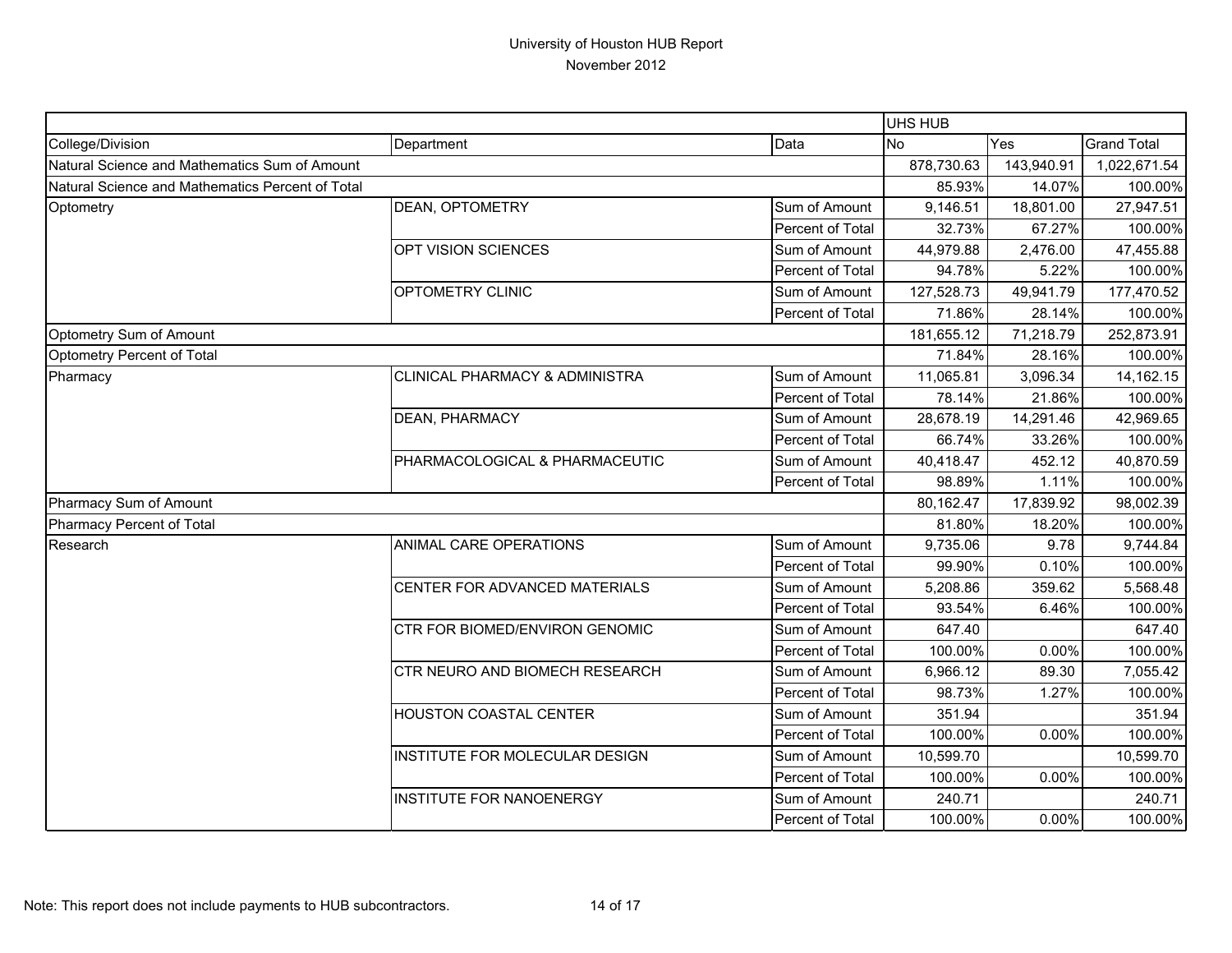|                                  |                                         |                  | UHS HUB                                                                                                                                                                                                                                                                                                                                                                                                                                                                       |                                             |                    |
|----------------------------------|-----------------------------------------|------------------|-------------------------------------------------------------------------------------------------------------------------------------------------------------------------------------------------------------------------------------------------------------------------------------------------------------------------------------------------------------------------------------------------------------------------------------------------------------------------------|---------------------------------------------|--------------------|
| College/Division                 | Department                              | Data             | <b>No</b>                                                                                                                                                                                                                                                                                                                                                                                                                                                                     | Yes                                         | <b>Grand Total</b> |
| Research                         | OFFICE OF TECHNOLOGY MANAGEMENT         | Sum of Amount    | 710.94                                                                                                                                                                                                                                                                                                                                                                                                                                                                        |                                             | 710.94             |
|                                  |                                         | Percent of Total |                                                                                                                                                                                                                                                                                                                                                                                                                                                                               | 0.00%                                       | 100.00%            |
|                                  | <b>RESEARCH DIVISION OFFICE</b>         | Sum of Amount    | 8,945.72                                                                                                                                                                                                                                                                                                                                                                                                                                                                      | 2,217.19                                    | 11,162.91          |
|                                  |                                         | Percent of Total |                                                                                                                                                                                                                                                                                                                                                                                                                                                                               | 19.86%                                      | 100.00%            |
|                                  | <b>RESEARCH FINANCIAL SERVICES</b>      | Sum of Amount    | 897.00                                                                                                                                                                                                                                                                                                                                                                                                                                                                        |                                             | 897.00             |
|                                  |                                         | Percent of Total |                                                                                                                                                                                                                                                                                                                                                                                                                                                                               |                                             | 100.00%            |
|                                  | <b>RESEARCH INFORMATION CENTER</b>      | Sum of Amount    | 2,109.09                                                                                                                                                                                                                                                                                                                                                                                                                                                                      | 162.90                                      | 2,271.99           |
|                                  |                                         | Percent of Total |                                                                                                                                                                                                                                                                                                                                                                                                                                                                               | 7.17%                                       | 100.00%            |
|                                  | RESEARCH POLICIES/COMPLIANCE/COMMITTEES | Sum of Amount    | 300.18                                                                                                                                                                                                                                                                                                                                                                                                                                                                        |                                             | 300.18             |
|                                  |                                         | Percent of Total |                                                                                                                                                                                                                                                                                                                                                                                                                                                                               |                                             | 100.00%            |
|                                  | <b>TIMES</b>                            | Sum of Amount    | 49,620.73                                                                                                                                                                                                                                                                                                                                                                                                                                                                     | 8,739.37                                    | 58,360.10          |
|                                  |                                         | Percent of Total |                                                                                                                                                                                                                                                                                                                                                                                                                                                                               | 14.97%                                      | 100.00%            |
|                                  | TX CTR SUPERCONDUCTIVITY AT UH          | Sum of Amount    | 100.00%<br>80.14%<br>100.00%<br>0.00%<br>92.83%<br>100.00%<br>0.00%<br>85.03%<br>169,088.25<br>56,453.92<br>74.97%<br>25.03%<br>40,907.16<br>1,148.44<br>97.27%<br>2.73%<br>3,926.89<br>3,097.77<br>55.90%<br>44.10%<br>310,255.75<br>72,278.29<br>81.11%<br>18.89%<br>43,013.97<br>3,318.58<br>92.84%<br>7.16%<br>45,851.60<br>307.41<br>0.67%<br>99.33%<br>10,620.05<br>856.78<br>7.47%<br>92.53%<br>2,879.40<br>533.98<br>84.36%<br>15.64%<br>26.50<br>100.00%<br>$0.00\%$ | 225,542.17                                  |                    |
|                                  |                                         | Percent of Total |                                                                                                                                                                                                                                                                                                                                                                                                                                                                               |                                             |                    |
|                                  | TX LEARNING/COMPUTATIONAL CTR           | Sum of Amount    |                                                                                                                                                                                                                                                                                                                                                                                                                                                                               | 100.00%<br>42,055.60<br>100.00%<br>7,024.66 |                    |
|                                  |                                         | Percent of Total |                                                                                                                                                                                                                                                                                                                                                                                                                                                                               |                                             |                    |
|                                  | TX OBESITY RESEARCH CENTER              | Sum of Amount    |                                                                                                                                                                                                                                                                                                                                                                                                                                                                               |                                             |                    |
|                                  |                                         | Percent of Total |                                                                                                                                                                                                                                                                                                                                                                                                                                                                               |                                             | 100.00%            |
| <b>Research Sum of Amount</b>    |                                         |                  |                                                                                                                                                                                                                                                                                                                                                                                                                                                                               |                                             | 382,534.04         |
| <b>Research Percent of Total</b> |                                         |                  |                                                                                                                                                                                                                                                                                                                                                                                                                                                                               | 100.00%                                     |                    |
| <b>Student Affairs</b>           | <b>CAMPUS RECREATION</b>                | Sum of Amount    |                                                                                                                                                                                                                                                                                                                                                                                                                                                                               |                                             | 46,332.55          |
|                                  |                                         | Percent of Total |                                                                                                                                                                                                                                                                                                                                                                                                                                                                               |                                             | 100.00%            |
|                                  | CENTER FOR STUDENT INVOLVEMENT          | Sum of Amount    |                                                                                                                                                                                                                                                                                                                                                                                                                                                                               |                                             | 46,159.01          |
|                                  |                                         | Percent of Total |                                                                                                                                                                                                                                                                                                                                                                                                                                                                               |                                             | 100.00%            |
|                                  | CHILDREN'S LEARNING CENTER              | Sum of Amount    |                                                                                                                                                                                                                                                                                                                                                                                                                                                                               |                                             | 11,476.83          |
|                                  |                                         | Percent of Total |                                                                                                                                                                                                                                                                                                                                                                                                                                                                               |                                             | 100.00%            |
|                                  | <b>COUNSELING AND PSYCH SVCS</b>        | Sum of Amount    |                                                                                                                                                                                                                                                                                                                                                                                                                                                                               |                                             | 3,413.38           |
|                                  |                                         | Percent of Total |                                                                                                                                                                                                                                                                                                                                                                                                                                                                               |                                             | 100.00%            |
|                                  | <b>CTR FOR LEADERSHIP &amp; FSL</b>     | Sum of Amount    |                                                                                                                                                                                                                                                                                                                                                                                                                                                                               |                                             | 26.50              |
|                                  |                                         | Percent of Total |                                                                                                                                                                                                                                                                                                                                                                                                                                                                               |                                             | 100.00%            |
|                                  | <b>DEAN OF STUDENTS</b>                 | Sum of Amount    | 9,112.02                                                                                                                                                                                                                                                                                                                                                                                                                                                                      | 2,062.67                                    | 11,174.69          |
|                                  |                                         | Percent of Total | 81.54%                                                                                                                                                                                                                                                                                                                                                                                                                                                                        | 18.46%                                      | 100.00%            |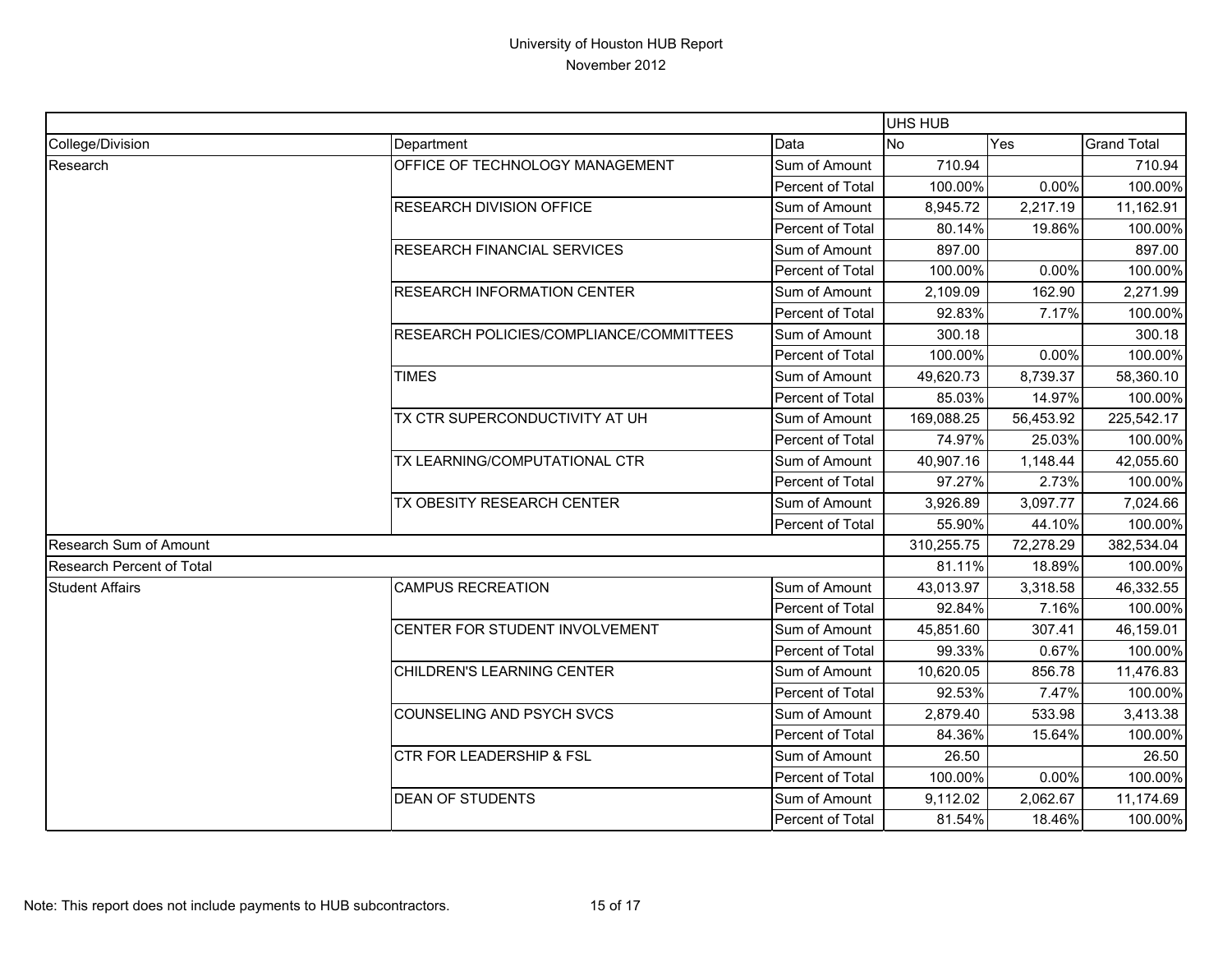|                                         |                                         |                  | UHS HUB   |            |                    |
|-----------------------------------------|-----------------------------------------|------------------|-----------|------------|--------------------|
| College/Division                        | Department                              | Data             | <b>No</b> | Yes        | <b>Grand Total</b> |
| <b>Student Affairs</b>                  | <b>RELIGION CENTER</b>                  | Sum of Amount    | 301.51    |            | 301.51             |
|                                         |                                         | Percent of Total | 100.00%   | 0.00%      | 100.00%            |
|                                         | <b>RESIDENTIAL LIFE &amp; HOUSING</b>   | Sum of Amount    | 81,785.44 | 1,984.85   | 83,770.29          |
|                                         |                                         | Percent of Total | 97.63%    | 2.37%      | 100.00%            |
|                                         | <b>STUDENT AFFAIRS</b>                  | Sum of Amount    | 5,278.60  | 582.79     | 5,861.39           |
|                                         |                                         | Percent of Total | 90.06%    | 9.94%      | 100.00%            |
|                                         | STUDENT HEALTH CENTER                   | Sum of Amount    | 34,644.97 | 25,046.42  | 59,691.39          |
|                                         |                                         | Percent of Total | 58.04%    | 41.96%     | 100.00%            |
|                                         | <b>STUDENT PUBLICATIONS</b>             | Sum of Amount    | 3,654.49  | 207.98     | 3,862.47           |
|                                         |                                         | Percent of Total | 94.62%    | 5.38%      | 100.00%            |
|                                         | UNIVERSITY CAREER SERVICES              | Sum of Amount    | 994.62    | 3,510.23   | 4,504.85           |
|                                         |                                         | Percent of Total | 22.08%    | 77.92%     | 100.00%            |
|                                         | UNIVERSITY CENTER                       | Sum of Amount    | 12,815.94 | 2,630.91   | 15,446.85          |
|                                         |                                         | Percent of Total | 82.97%    | 17.03%     | 100.00%            |
| Student Affairs Sum of Amount           |                                         | 250,979.11       | 41,042.60 | 292,021.71 |                    |
| <b>Student Affairs Percent of Total</b> |                                         |                  | 85.95%    | 14.05%     | 100.00%            |
| Technology                              | CENTER FOR APPLIED TECHNOLOGY           | Sum of Amount    |           | 60.13      | 60.13              |
|                                         |                                         | Percent of Total | 0.00%     | 100.00%    | 100.00%            |
|                                         | CENTER FOR TECHNOLOGY LITERACY          | Sum of Amount    | 9,416.75  |            | 9,416.75           |
|                                         |                                         | Percent of Total | 100.00%   | 0.00%      | 100.00%            |
|                                         | <b>CONSTRUCTION MANAGEMENT</b>          | Sum of Amount    | 46.22     | 669.21     | 715.43             |
|                                         |                                         | Percent of Total | 6.46%     | 93.54%     | 100.00%            |
|                                         | DEAN, TECHNOLOGY                        | Sum of Amount    | 33,319.12 | 9,998.25   | 43,317.37          |
|                                         |                                         | Percent of Total | 76.92%    | 23.08%     | 100.00%            |
|                                         | <b>ENGINEERING TECHNOLOGY</b>           | Sum of Amount    | 9,046.82  | 1,459.93   | 10,506.75          |
|                                         |                                         | Percent of Total | 86.10%    | 13.90%     | 100.00%            |
|                                         | HUMAN DEVELOP AND CONSUMER SCI          | Sum of Amount    | 6,266.17  | 157.25     | 6,423.42           |
|                                         |                                         | Percent of Total | 97.55%    | 2.45%      | 100.00%            |
|                                         | <b>INFORMATION &amp; LOGISTICS TECH</b> | Sum of Amount    | 26,261.10 | 500.94     | 26,762.04          |
|                                         |                                         | Percent of Total | 98.13%    | 1.87%      | 100.00%            |
|                                         | TX MANUFACTURING ASSISTANCE CTR (TMAC)  | Sum of Amount    | 13,125.23 |            | 13,125.23          |
|                                         |                                         | Percent of Total | 100.00%   | 0.00%      | 100.00%            |